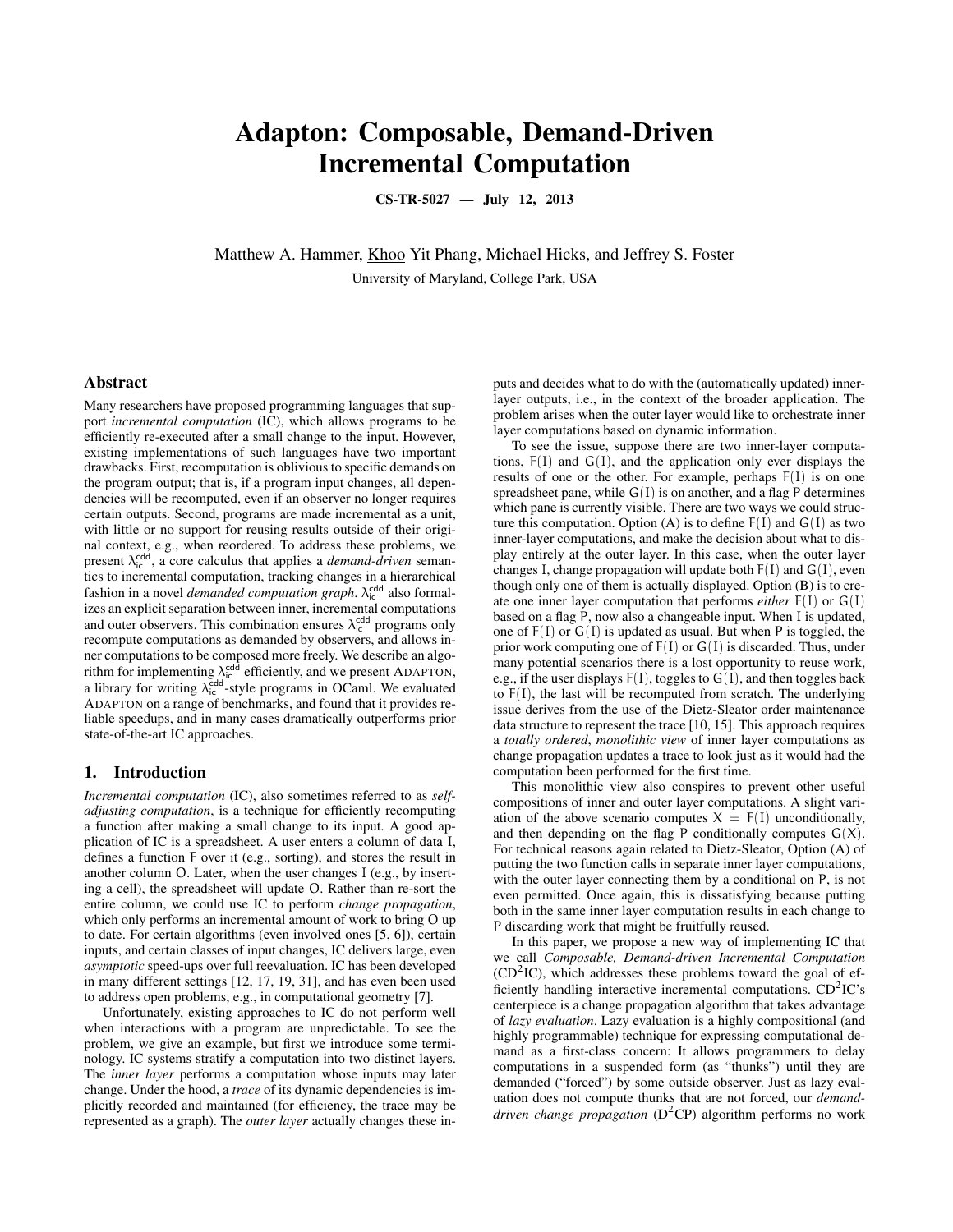until forced to; it even avoids recomputing results that were *previously* forced until they are forced again. As such, we can naturally employ Option (A) for the first example above, and change propagation will only take place for the demanded computation.

To implement  $D^2CP$  we use a novel form of execution trace we call the *demanded computation trace* (DCT), which in practice we represent as a graph (the DCG). Traced events are demanded computations, i.e., which thunks have been forced and which input (reference) cells have been read. Each force event references a subtrace of the events produced by running its corresponding thunk. When an input changes, these events will become inconsistent, but no changes are propagated immediately. Rather, when a thunk *e* is forced, the  $CD<sup>2</sup>IC$  engine sees if it has been executed before, and attempts to reuse its result after making it consistent (via change propagation), if needed. Focusing change propagation on thunks makes prior computations more composable and reusable. For example, repeated executions of the same thunk will be reused, as with standard memoization, even within the same execution. Moreover, because trace elements are self-contained, and not globally ordered, each can be freely reordered and composed. For example, we can do things like map a function over a linked list, swap the front half and the back half of the list, and change propagation will update the result in a constant amount of work rather than recompute (at least) half of the list. Because our representation is not monolithic, we can also naturally intersperse inner and outer layer computations, e.g., to be able to employ Option (A) in the second example above.

We make several contributions in this paper. First, we formalize CD<sup>2</sup>IC as the core calculus  $\lambda_{\rm ic}^{\rm cdd}$  (Section 3), which has two key features. Following Levy's call-by-push-value calculus [22],  $\lambda_{\rm ic}^{\rm cdd}$ includes explicit thunk and force primitives, to make laziness apparent in the language. In addition,  $\lambda_{ic}^{cdd}$  defines a notion of mutable store, employing a simple type system to enforce its correct usage for IC: inner layer computations may only read the store, and thus are locally pure, while outer layer computations may also update it.

We formalize  $D^2CP$  as an incremental semantics for  $\lambda_{ic}^{\text{cdd}}$  (Section 4). The semantics formalizes the notion of *prior knowledge*, which consists of the demanded computation traces of prior computations. This semantics declaratively specifies the process of reusing traces from prior knowledge by (locally) repairing, or *patching*, their inconsistencies. We prove that the patching process is *sound* in that patched results will match what (re)computation from scratch would have produced. We also give an algorithmic presentation of patching (Section 5), which makes the order of patching steps deterministic. We prove that the algorithm is sound with respect to the declarative semantics.

We have implemented CD<sup>2</sup>IC in ADAPTON, an OCaml library for incremental computation (Section 6). ADAPTON provides a simple API for writing incremental programs and uses an efficient bidirectional graph-based data structure to realize the DCG and the D<sup>2</sup>CP algorithm. Section 7 presents an empirical evaluation showing ADAPTON performs well for a number of interesting patterns that arise in applications of interactive incremental computations. For some patterns, ADAPTON is far superior to prior implementations of incremental computations, to which we compare our approach in Section 8. ADAPTON is publicly available.

#### 2. Overview

This section illustrates our approach to composable, demand-driven incremental computation using a simple example, inspired by the idea of a user interacting with cells in a spreadsheet. Our programming model is based on an ML-like language with explicit primitives for thunks and mutable state, where changes to the latter may (eventually) propagate to update previously computed results. As



Figure 1: Sharing: Traces generated for lines 3 and 4.

usual, thunks are suspended computations, treated as values. We use the type connective  $\cup$  for typing thunks, whose introduction and elimination forms, respectively, correspond to the thunk and force keywords, illustrated below.

In addition, we have an outer layer that may create special reference cells for expressing incremental change; these mutable cells combine the features of ordinary reference cells and thunks. The reference cells are created, accessed and updated by the primitives ref , get and set, respectively, and typed by the M connective. Inner layer computations use get to access mutable state; the outer layer uses ref and set to create and mutate this state.

Now suppose that we have the following (toy) language for the formulae in spreadsheet cells:

type cell  $=$  M formula and formula = Leaf of int | Plus of cell  $\times$  cell

Values of type cell are formula addresses, i.e., mutable references containing a cell formula. A formula either consists of a literal value (Leaf), or the sum of two other cell values (Plus ). At the outer layer, we build an initial expression tree as follows (shown at the upper right of Figure 1):

let  $1 :$  cell = ref Leaf 1 in  $let$   $|2 : cell = ref$  Leaf 2 in  $let$   $|3 : cell = ref$  Leaf 3 in  $let$  p1 : cell = ref Plus l1 l2 in let  $p2$  : cell = ref Plus p1 13 in  $\cdots$ 

Given a cell of interest, we can evaluate it as follows:

eval : cell  $\rightarrow$  int eval  $c =$  force thunk( case (get c) of | Leaf  $x \Rightarrow x$ <br>| Dlug a1 a2 ⇒ ( | Plus c1 c2  $\Rightarrow$  (eval c1) + (eval c2)  $(*$  end thunk  $*)$  )

This code corresponds to the obvious interpreter modulo the use of force, thunk and get. As we explain below, the role of these primitives here is not laziness (indeed, the introduced thunk is immediately forced); rather, the evaluator uses thunks to demarcate reusable work in future computations, to avoid its reevaluation. (Of course, thunks *can* be used for lazy computation as usual; we just do not use them in this way here.)

Now suppose we have a function display , whose behavior is to demand that a given reference cell be computed, and to display the result of this (integer-valued) computation to the user.

display : M int  $\rightarrow$  unit

Finally, suppose that the user performs the following actions:

- $1$  let r $1$  :  $M$  int  $=$  ref (inner eval p1) in
- $2 \text{ let } r2 \text{ : } M \text{ int } = \text{ref } (\text{inner } \text{eval } p2) \text{ in }$
- $3$  display r1;  $(*$  demands  $\text{(eval } p1) *$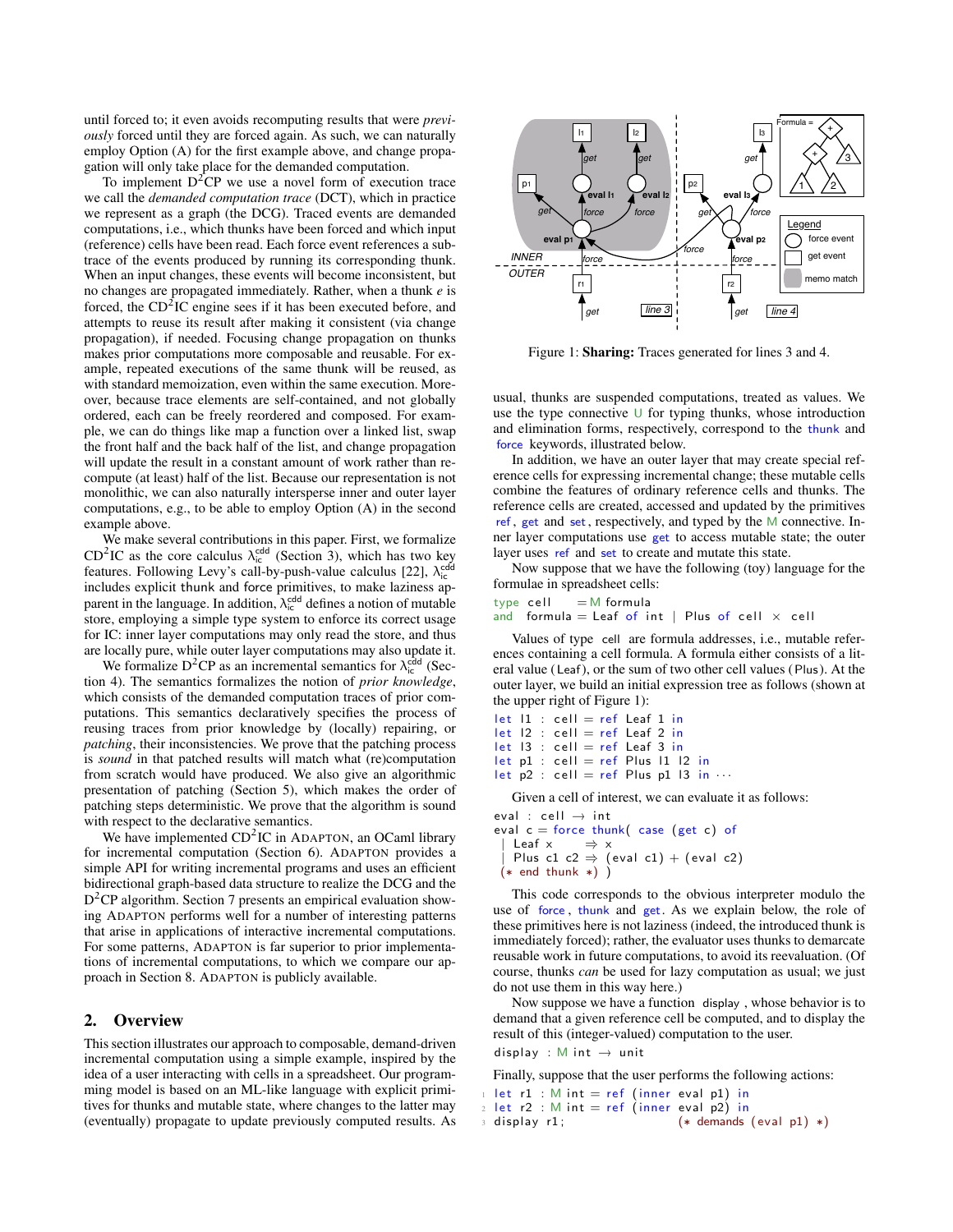

Figure 2: Switching: Traces generated for lines 5 and 6.



Figure 3: Swapping: Traces generated for lines 7 and 8.

| $4$ display $r2$ :                                                                         | $(* \tmemo \tmatches (eval p1) *)$ |
|--------------------------------------------------------------------------------------------|------------------------------------|
| $s$ set $1 \leftarrow \text{thunk}(\text{Leaf } 5);$                                       | $(*$ mutate leaf value $*)$        |
| $6$ display $r1$ :                                                                         | $(*$ does not re-eval $p2 *$ )     |
| 7 set $p2 \leftarrow \text{think}(\text{Plus } 13 \text{ p1}); (*)$ swaps operand cells *) |                                    |
| 8 display r2;                                                                              | $(* \t{memo matches twice *)}$     |

Though shown as a straight-line script above, we imagine that the user issues commands to update cells and display results interactively. In line 1, the user creates a *suspended evaluation* of the formula of cell p1. Due to the inner keyword, this evaluation, when forced, will occur at the inner layer, and will thus have the opportunity to benefit from incrementality. That the computation is not performed eagerly illustrates how ref is non-standard in our language: The contents of reference cells are not necessarily values, and generally consist of suspended computations.<sup>1</sup> Line 2 is analogous to line 1: It creates a suspended, inner-layer computation that evaluates cell p2.

In lines 3 and 4, the user forces evaluation and displays the results. The computation in line 3 evaluates the formula of cell p1, which recursively forces the (trivial) evaluation of leaf cells l1 and l2 . As we explain below, the computation in line 4 benefits from memoization: Since cell p2 has a formula that contains cell p1, it can simply reuse the result computed in the line 3. In line 5, the user decides to change the value of leaf l1 , and (in line 6), they demand and display the updated result.

*Demanded computation graphs.* Behind the scenes, supporting incremental reuse relies on maintaining special dynamic records of inner layer computations. We call these dynamic records *demanded* *computation graphs*, or simply *graphs* for short. Figure 1 shows the maintained graph after evaluating line 3 (the left side) and then line 4 (the right side, which shares elements from the left side) in the listing above. (Lines 1 and 2 only allocate ref cells but otherwise do no computation, so we elide their graphs.) We depict graphs growing from the bottom upwards; we use a dotted line to distinguish operations performed at the inner layer from those at the outer layer.

The graph consists of the following structure. Each graph node corresponds to a reference cell (depicted as a square) or a thunk (depicted as a circle). Edges that target reference cells correspond to get operations, and edges that target thunks correspond to force operations. Locally, the outgoing edges of each node are ordered (depicted from left to right); however, edges and nodes do not have a globally total ordering, but instead only the partial ordering that corresponds directly to the graph structure. Nodes carry additional information which is not depicted for purposes of readability: Each thunk node records a (suspended) expression and, once forced, its valuation; each reference node records the reference address and its content (a suspended expression). Additionally, nodes and edges carry a *dirty flag* that indicates one of two (mutually exclusive) states: clean or dirty. We depict dirtiness with pink highlighting.

Programs intersperse computation with incremental reuse that is triggered by memo-matching previously generated graphs. We describe how to memo-match inconsistent graphs below. Initially, there are no inconsistencies, and memo-matching can immediately reuse previously computed results. We see this in Figure 1 for the part of the graph created for line 4, which memo-matches the computation of eval p1 already computed line 3, depicted with the gray background. This sort of reuse is disallowed in implementations of IC that enforce a monolithic, total order of events. For our approach memo-matching can occur not only *within*, but also *between* otherwise distinct inner layer computations, as is the case here. We generally refer to this pattern as *sharing*.

*Demand-driven change propagation.* When a memo-matched graph contains inconsistencies under the current store, reuse requires repair. Under the hood, the incremental behavior of a program actually consists of two distinct phases. Each phase processes the maintained graph: when the outer layer mutates reference cells, the *dirtying phase* sets the dirty flag of certain nodes and edges; when the outer layer re-forces a thunk already present in the graph, the *propagate phase* traverses the graph, from the bottom upwards and left to right, repairing dirty graph components by reevaluating dirty thunk nodes, which in turn replace their graph components with up-to-date versions.

Figure 2 depicts that after executing line 5 the dirtying phase traverses the graph from the top downwards, dirtying the nodes and edges that (transitively) depend on the changed reference cell l1 (viz., the thunks for eval l1 and eval p1). Then after executing line 6, the outer layer re-demands the first result r1, which in turn initiates propagation. This phase selectively traverses the dirty nodes and edges in the opposite direction, from the bottom upwards; it does not traverse clean edges or dirty edges that are not reachable from the demanded node. This is depicted on the right hand side of the figure by coloring the traversed edges in blue. Notably, neither the thunk eval p2 nor its dependencies are processed because they have not been demanded. We generally refer to this pattern as *switching* (of demand). This sort of demand-driven propagation is not implemented by prior work on IC.

In line 7, as depicted in Figure 3, the outer layer updates p2, which consequently dirties an additional node and edge. Line 8 demands the result r2 be redisplayed, which initiates another propagate phase that recomputes the thunk eval p2, but, as shown by the gray highlights in the figure, is able to memo-match two subcomponents, i.e., the graphs of eval p1 (as in the original com-

<sup>&</sup>lt;sup>1</sup> This design choice is not fundemental; rather, it simply brings thunks and reference cells into a close correspondance, in terms of their typing and evaluation semantics (Section 3).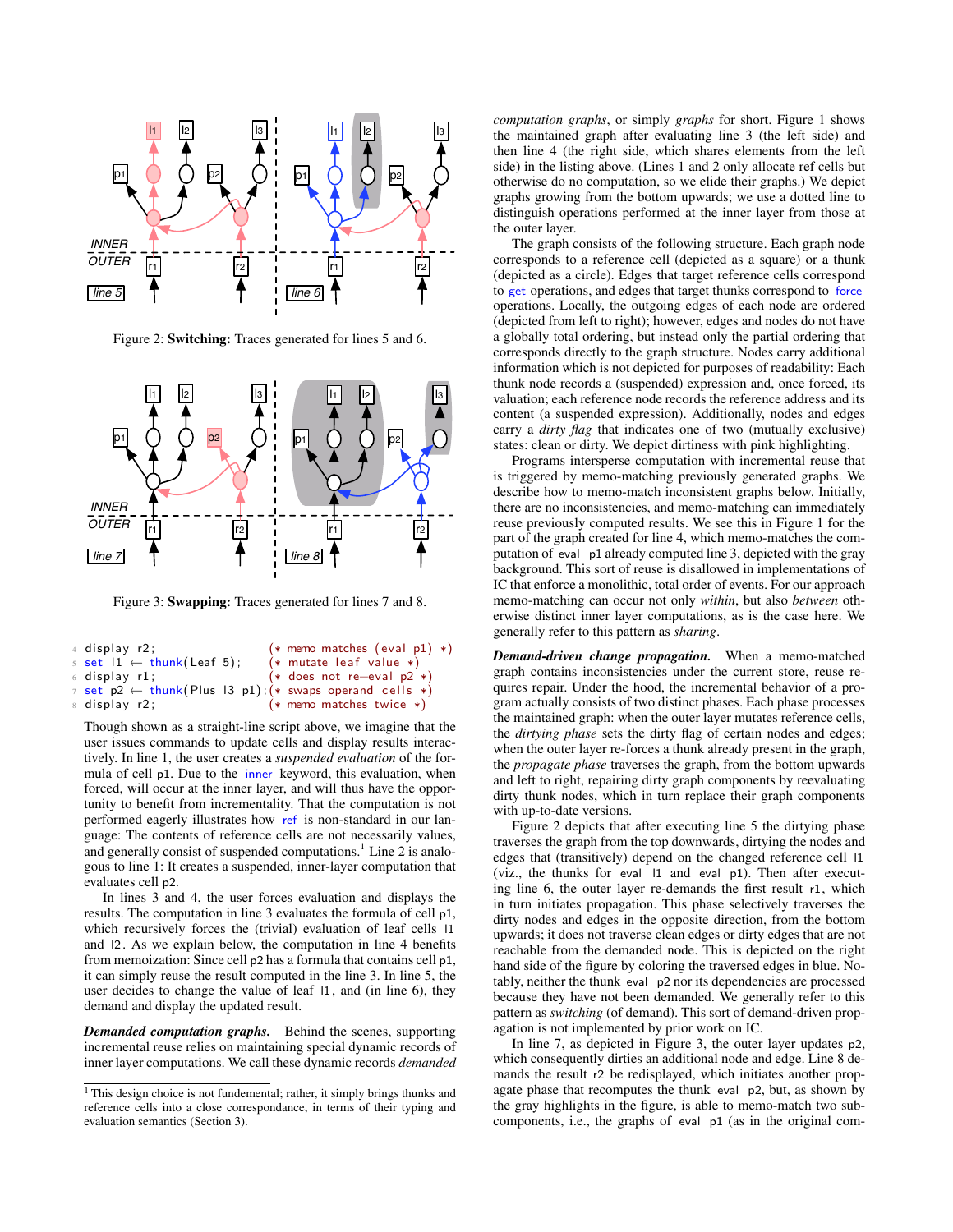putation) and eval l3 . Following memo-matching, these matched graph components swap their order, relative to the original computation. The reuse here is permitted to swap memo-matched components as needed since, unlike past work on incremental computation,  $CD<sup>2</sup>IC$  does not enforce a globally total ordering of components. We generally refer to this pattern as *swapping*.

The next three sections formalize  $CD<sup>2</sup>IC$ , and the following two describe our implementation and evaluation.

#### 3. Core calculus

This section presents  $\lambda_{\rm ic}^{\rm cdd}$ , a core calculus for incremental computation in a setting with lazy evaluation.  $\lambda_{ic}^{\text{cdd}}$  is an extension of Levy's call-by-push-value (CBPV) calculus [22], which is a standard variant of the simply-typed lambda calculus with an explicit thunk primitive. It uses thunks as part of a mechanism to syntactically distinguish computations from values, and make evaluation order syntactically explicit.<sup>2</sup>  $\lambda_{ic}^{\text{cdd}}$  adds reference cells to the CBPV core, along with notation for specifying inner- and outerlayer computations—inner layer computations may only read reference cells, while outer layer computations may change them and thus potentially precipitate change propagation.

As there exist standard translations from both call-by-value (CBV) and call-by-name (CBN) into CBPV, we intend  $\lambda_{\text{ic}}^{\text{cdd}}$  to be in some sense *canonical*, regardless of whether the host language is lazy or eager. We give a translation from a CBV language variant of  $\lambda_{ic}^{cdd}$  in the Appendix.

# 3.1 Syntax, typing and basic semantics for  $\lambda_{\text{ic}}^{\text{cdd}}$

Figure 4 gives formal syntax of  $\lambda_{\text{ic}}^{\text{cdd}}$ , with new features highlighted. Figure 5 gives  $\lambda_{ic}^{cdd}$ 's type system. Figure 6 gives its basic evaluation relation as a big-step semantics, which we refer to as basic-λ<sup>cdd</sup>. In this semantics, we capture only non-incremental behavior; we formalize the incremental semantics later (Section 4) and use the basic- $\lambda_{\text{ic}}^{\text{cdd}}$  semantics as its formal specification.

**Standard CBPV elements.**  $\lambda_{\text{ic}}^{\text{cdd}}$  inherits most of its syntax from CBPV. Terms consist of value terms (written *v*) and computation terms (written *e*), which we alternatively call expressions. Types consist of value types (written *A*, *B*) and computation types (written *C*, *D*). Standard value types consist of those for unit values () (typed by 1), injective values  $\text{inj}_i$  v (typed as a sum  $A + B$ ), pair values  $(v_1, v_2)$  (typed as a product  $A \times B$ ) and thunk values **thunk** *e* (typed as a suspended computation U *C*).

Standard computation types consist of functions (typed by arrow  $A \rightarrow C$ , and introduced by  $\lambda x.e$ ), and value-producers (typed by connective  $F_{\ell}$  *A*, and introduced by ret *v*). These two term forms are special in that they correspond to the two introduction forms for computation types, and also the two *terminal* computation forms, i.e., the possible results of computations as per the big-step semantics in Figure 6.

Other standard computation terms consist of function application (eliminates  $A \to C$ ), let binding (eliminates  $F_{\ell}$  *A*), fixed point computations ( $\textbf{fix} f.e$  binds  $f$  recursively in its body  $e$ ), pair splitting (eliminates  $A \times B$ ), case analysis (eliminates  $A + B$ ), and thunk forcing (eliminates U *C*).

*Mutable stores and computation layers.* The remaining (highlighted) forms are specific to  $\lambda_{\text{ic}}^{\text{cdd}}$ ; they implement *mutable stores* and *computation layers*. Mutable (outer layer) stores *S* map addresses *a* to expressions *e*. Addresses *a* are values; they introduce the type connective  $\overline{MC}$ , where *C* is the type of the computation that they contain. The forms ref, get and set introduce, access

| Values<br>Comps                                                                                | $v$ $\equiv$<br>$e \cong$ | x   () $  (v_1, v_2)  $ inj <sub>i</sub> v   thunk e   a<br>$\lambda x.e \mid ev \mid \textbf{let } x \leftarrow e_1 \textbf{ in } e_2 \mid \textbf{ret } v$<br><b>fix</b> $f.e$   $f$   <b>case</b> $(v, x_1, e_1, x_2, e_2)$<br>  split $(v, x_1.x_2.e)$   force <sub><math>\ell</math></sub> $\nu$   inner <i>e</i><br>ref e   get v   set $v_1 \leftarrow v_2$ |
|------------------------------------------------------------------------------------------------|---------------------------|--------------------------------------------------------------------------------------------------------------------------------------------------------------------------------------------------------------------------------------------------------------------------------------------------------------------------------------------------------------------|
| Value types<br>Comp. layers<br>Typing env.                                                     | $\Gamma$                  | A, B $\equiv 1  A + B  A \times B  U  C  M  C$<br>Comp. types $C, D ::= A \rightarrow C   F_{\ell} A$<br>$\ell$ ::= inner   outer<br>$\equiv \epsilon   \Gamma, x : A   \Gamma, f : C   \Gamma, a : C$                                                                                                                                                             |
| Store $S := \varepsilon   S, a.e$<br>Terminal comps $\tilde{e} := \lambda x.e   \text{ret } v$ |                           |                                                                                                                                                                                                                                                                                                                                                                    |

Figure 4: Values and computations: Term and type syntaxes.

and update store addresses, respectively. It is somewhat unusual for stores to contain computations rather than values, but doing so creates pleasing symmetry between references and thunks, which we can see from the typing and operational semantics (though mapping addresses to values would create no difficulties).

The two layers of a  $\lambda_{ic}^{cdd}$  program, outer and inner, are ranged over by layer meta variable  $\ell$ . For informing the operational semantics and typing rules, layer annotations attach to force terms (viz., **force**  $\ell$  *v* ) and the type connective for value-producing computations (viz.,  $F_{\ell}$  *A*). A term's layer determines how it may interact with the store. Inner layer computations may read from the store, as per the typing rule TYE-GET, while only outer layer computations may also allocate to it and mutate its contents, as enforced by typing rules TYE-REF and TYE-SET. As per type rule TYE-INNER, inner layer computations *e* may be used in an outer context by applying the explicit coercion inner *e* ; the converse is not permitted. This rule employs the "layer coercion" auxiliary (total) function  $(C)^{\ell}$  over computation types *C* to enforce layer purity in a computation; it is defined in Figure 7. It is also used to similar purpose in rules TYE-INNER and TYE-FORCE. The TYE-INNER rule employs the environment transformation  $|\Gamma|$ , which filters occurrences of recursive variables  $f$  from  $\Gamma$ , thus making the outer layer's recursive functions unavailable to the inner layer.

# 3.2 Meta theory of basic  $\lambda_{ic}^{\text{cdd}}$

We show that the  $\lambda_{\text{ic}}^{\text{cdd}}$  type system and the basic reduction semantics enjoy subject reduction. Judgments  $\Gamma \vdash S_1$  ok and  $\Gamma \vdash \Gamma'$  used below are defined in Figure 7.

**Theorem 3.1** (Subject reduction). *Suppose that*  $\Gamma \vdash S_1$  ok,  $\Gamma \vdash$ *e* : *C, and*  $S_1 \vdash e \Downarrow^n S_2$ ;  $\tilde{e}$  *then there exists*  $\Gamma'$  *such that*  $\Gamma \vdash \Gamma'$ ,  $\Gamma' \vdash S$  *ok and*  $\Gamma' \vdash \tilde{e} \cdot C$  $\Gamma' \vdash S_2$  ok, and  $\Gamma' \vdash \tilde{e} : C$ 

An analogous result for a small-step semantics, which we omit for space reasons, establishes that the type system guarantees progress. We show that the inner layer does not mutate the outer layer store (recall that the inner layer's only store effect is read-only access via get), and always that it yields deterministic results:

**Theorem 3.2** (Inner purity). *Suppose that*  $\Gamma \vdash e : (C)^{inner}$  *and*  $S_1 \vdash e \Downarrow^n S_2$ ;  $\tilde{e}$  *then*  $S_1 = S_2$ .

**Theorem 3.3** (Inner determinism). *Suppose that*  $\Gamma \vdash e : (C)^{inner}$ ,  $S_1 \vdash e \Downarrow^n S_2$ ;  $\tilde{e}_2$ *, and*  $S_1 \vdash e \Downarrow^n S_3$ ;  $\tilde{e}_3$  *then*  $S_2 = S_3$  *and*  $\tilde{e}_2 = \tilde{e}_3$ *.* 

#### 4. Incremental semantics

In Figure 9, we give the incremental semantics of  $\lambda_{\text{ic}}^{\text{cdd}}$ . It defines the *reduction to traces* judgment  $K; S_1 \vdash e \Downarrow^n S_2; T$ , which is the

<sup>2</sup> The *"push"* in *"call-by-push-value"* merely refers to stack-based discipline for passing arguments from caller to callee.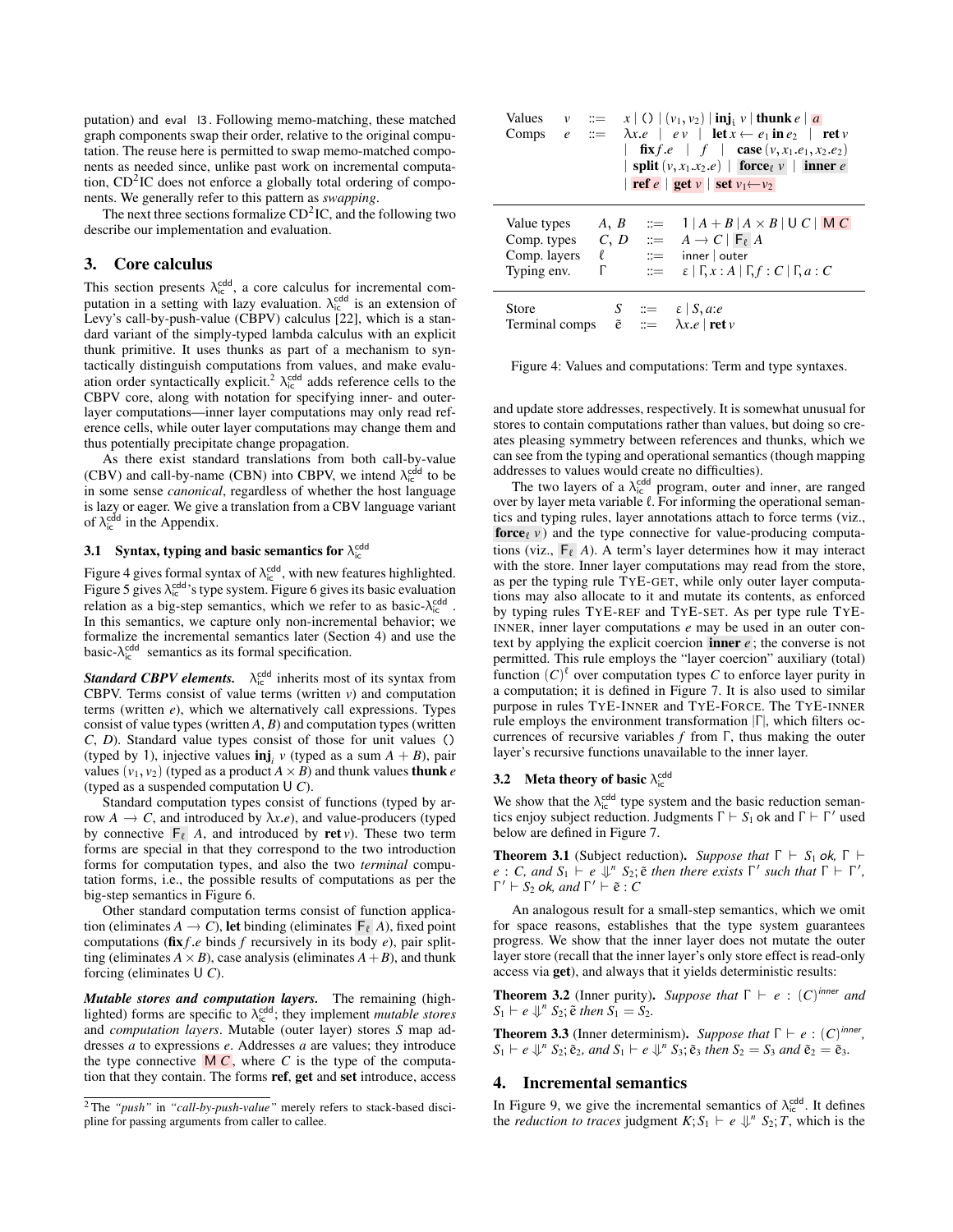



 $S_1 \vdash e \Downarrow^n$ *S*2; e˜ *(Basic reduction: "Under S*1*, computation expression e reduces in* n *steps to terminal* e˜*, producing store S*2*.")* EVAL-TERM  $S \vdash \tilde{e} \Downarrow^0 S; \tilde{e}$ EVAL-APP  $S_1 \vdash e_1 \Downarrow^n S_2; \lambda x.e_2$ <br> $S_2 \vdash e_2 \vdash (x) \Downarrow^n S_2; \lambda x.e_2$  $S_2 \vdash e_2[\nu/x] \Downarrow^m S_3; \tilde{e}$  $S_1 \vdash e_1 \vee \Downarrow^{n+m} S_3$ ;  $\tilde{e}$ EVAL-BIND<br> $S_1 \vdash e_1 \Downarrow^n S_2;$  ret *v*<br> $S_2 \vdash e_2$  by  $\downarrow^n$   $\downarrow^n$   $S_2$ ;  $S_2 \vdash e_2[\nu/x] \Downarrow^m S_3; \tilde{e}$  $S_1 \vdash \textbf{let } x \leftarrow e_1 \textbf{ in } e_2 \Downarrow^{n+m} S_3; \tilde{e}$ EVAL-CASE<br>**exists** *i* in  $\{1, 2\}$  $S_1 \vdash e_i[v/x_i] \Downarrow^n S_2; \tilde{e}$  $S_1 \vdash \textbf{case}(\textbf{inj}_i \nu, x_1.e_1, x_2.e_2) \Downarrow^n S_2; \tilde{e}$ EVAL-SPLIT<br>  $S_1 \vdash e[v_1/x_1][v_2/x_2] \Downarrow^n S_2; \tilde{e}$  $S_1 \vdash \textbf{split}((v_1, v_2), x_1.x_2.e) \Downarrow^n S_2; \tilde{e}$ EVAL-FIX<br>  $S_1 \vdash e[\mathbf{f} \mathbf{x} f.e/f] \Downarrow^n S_2; \tilde{e}$  $S_1 \vdash \mathbf{fix} f.e \Downarrow^n S_2; \tilde{e}$ EVAL-FORCE<br> $S_1 \vdash e \Downarrow^n S_2; \tilde{e}$  $S_1 \vdash \textbf{force}_{\ell} \text{ (thunk } e) \Downarrow^{n+1} S_2$ ;  $\tilde{e}$ EVAL-INNER<br> $S \vdash e \Downarrow^n S; \tilde{e}$  $S \vdash$  **inner**  $e \downarrow \psi^n S; \tilde{e}$ EVAL-REF<br> $a \notin \text{dom}(S)$ *S*  $\vdash$  **ref** *e*  $\Downarrow$ <sup>0</sup> *S*, *a*:*e*; ret *a* EVAL-GET<br>  $S_1(a) = e$   $S_1 \vdash e \Downarrow^n S_2; \tilde{e}$  $S_1 \vdash \textbf{get } a \Downarrow^{n+1} S_2; \tilde{e}$ EVAL-SET  $S \vdash \textbf{set } a \longleftarrow \textbf{thunk } e \downarrow^{\circ} S, a.e; \textbf{ret } \textbf{O}$ 

Figure 6: Basic reduction semantics of  $\lambda_{ic}^{\text{cdd}}$  (i.e., non-incremental evaluation).



Figure 7: Auxiliary typing judgements: Layer coercion, context extension and store typing.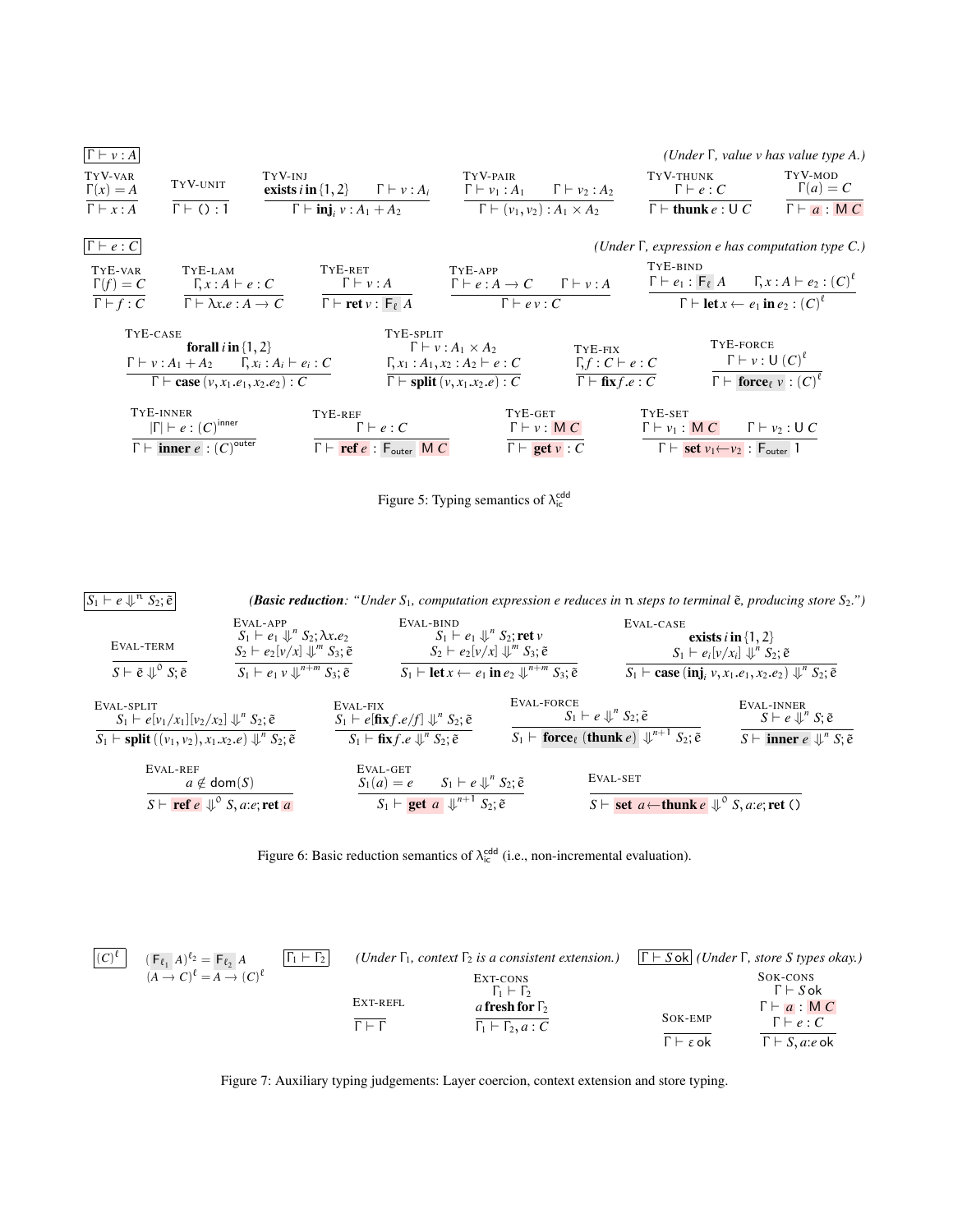| Prior knowledge $K := \varepsilon   K, T$<br><b>Traces</b> |  | $T \quad ::= \quad T_1 \cdot T_2 \mid t \mid \tilde{e}$                    |
|------------------------------------------------------------|--|----------------------------------------------------------------------------|
| Trace events                                               |  | $t$ := force $\mathcal{E}_{\tilde{e}}[T]$   $\mathsf{get}_{e}^{\alpha}[T]$ |
| trm $(T)$                                                  |  | $\text{trm}(T_1 \cdot T_2) = \text{trm}(T_2)$                              |
|                                                            |  | trm( $force^e_{\tilde{e}}[T]) = \text{trm}(T)$                             |
|                                                            |  | trm( $get_e^a[T]$ ) = trm(T)                                               |
|                                                            |  | $trm(\tilde{e}) = \tilde{e}$                                               |
| - <i>K</i> wfl                                             |  | (Under $\Gamma$ , knowledge K is well formed.)                             |
|                                                            |  | KWF-CONS                                                                   |
|                                                            |  | $\Gamma \vdash K$ wf                                                       |
|                                                            |  | $\Gamma \vdash S_1$ ok                                                     |
| <b>KWF-EMP</b>                                             |  | $\varepsilon$ ; $S_1 \vdash e \Downarrow^n S_2$ ; T                        |
| $\Gamma \vdash \varepsilon$ wf                             |  | $\Gamma \vdash K, T$ wf                                                    |

Figure 8: Traces and prior knowledge

analogue to normal evaluation  $S_1 \vdash e \Downarrow^n S_2$ ;  $\tilde{e}$  from Figure 6. The reduction to traces independent only that under prior knowledge K reduction to traces judgment says that, under prior knowledge *K* and store  $S_1$ , expression *e* reduces to store  $S_2$  and trace *T*. We refer to our traces as *demanded computation traces* (DCT) as they record what thunks and suspended expressions a computation has demanded. Prior knowledge is simply a list of such traces. The first time we evaluate *e* we will have an empty store and no prior knowledge. As *e* evaluates, the traces of sub-computations will get added to the prior knowledge *K* under which subsequent subcomputations are evaluated. If the outer layer mutates the store, this knowledge may be used to support *demand-driven change propagation* (D<sup>2</sup>CP), written  $K; S \vdash T_1 \curvearrowright_{\text{prop}}^n T_2$ . These judgements are instrumented with analytical costs (denoted by n, m and variants) to count the steps performed, as in the basic reduction semantics. The given rules are sound, but non-deterministic and nonalgorithmic; a deterministic algorithm is given in Section 5.

#### 4.1 Trace structure and propagation semantics

We begin by giving the syntax and intuition behind our notions of prior knowledge and traces, and then describe the semantics of change propagation.

*Prior knowledge and traces.* Figure 8 defines our notions of prior knowledge and traces. Prior knowledge (written *K*) consists of a list of traces from prior reductions. Traces (written *T*) consist of sequences of trace events that end in a terminal expression. Trace events (written *t*) record demanded computations. Traced force events, written force  $\epsilon \in [T]$ , record the thunk expression *e* that was forced, its *terminal expression*  $\tilde{e}$  (i.e., the final term to which *e* originally reduced), and the trace *T* that was produced during its evaluation. Traced get events  $\text{get}_e^a[T]$  record the address *a* that was read, the expression *e* to which it mapped, and the trace *T* that was produced when *e* was subsequently evaluated. Thus traces are *hierarchical*: trace events themselves contain traces which are locally consistent—there is no global ordering of all events. This allows change propagation to be more compositional, supporting, e.g, the sharing, switching and swapping patterns shown in Figures 1 to 3, respectively.

Figure 8 also defines  $\text{trm}(T)$  as the rightmost element of trace  $T$ , i.e., its terminal element, equivalent to  $\tilde{e}$  in the normal evaluation judgment. It also defines when prior knowledge is well-formed.

*Reduction to traces.* Most of the rules of the reduction to traces judgment at the top of Figure 9 are adaptations of the basic reduction semantics (Figure 6).

Rules INCR-APP and INCR-BIND are similar to their basic counterparts, except that they use  $\text{trm}(T)$  to extract the lambda or return expression, respectively, and they add the trace  $T_1$  from the first sub-expression's evaluation to the prior knowledge available to the second sub-expression. The traces produced from both are concatenated and returned from the entire computation.

Rule INCR-FORCE produces a force event; notice that the expression *e* from the thunk annotates the event, along with the trace  $T$  and the terminal expression  $\tilde{e}$  at its end. Rule INCR-GET similarly produces a get event with the expected annotations. Rules INCR-TERM, INCR-REF, and INCR-SET all return the expected terminal expressions.

Change propagation is initiated in rule INCR-FORCEPROP at an inner-layer force; importantly, we do *not* initiate change propagation at a set, and thus we delay change propagation until a computation's result it is actually demanded. Rule INCR-FORCEPROP non-deterministically chooses a prior trace of a force of the same expression *e* from *K* and recursively switches to the propagating judgement described below. The prior trace to choose is the first of two non-deterministic decisions of the incremental semantics; the second concerns the propagating specification, below.

*Propagating changes by checking and patching.* The change propagation judgment  $K; S \vdash T_1 \curvearrowright^n_{\text{prop}} T_2$  updates a trace  $T_1$  to be *T*<sup>2</sup> according to knowledge *K* and the current store *S*. In the base case (rule PROP-CHECKS), there are no changes remaining to propagate through the given trace, which is consistent with the given agate through the given trace, which is consistent with the given<br>store, as determined by the *checking judgment*  $S \vdash T \sqrt{ }$  (explained shortly). The recursive case (rule PROP-PATCH) arbitrarily chooses an expression  $e$  and reduces it to a trace  $T'$  under an arbitrarily chosen store *S*. (This is the second non-deterministic decision of this semantic specification.) This new subtrace is patched into the current trace according to the *patching judgment*  $T_1\{e : T'\} \stackrel{\text{patch}}{\sim} T_2$ . The patched trace  $T_2$  is processed recursively under prior knowledge expanded to include  $T'$ , until the trace is ultimately made consistent.

The checking judgement ensures that a trace is consistent. The interesting rules are CHECK-FORCE and CHECK-GET. The first checks that the terminal expression  $\tilde{e}$  produced by each force is consistent with the one last observed and recorded in the trace; i.e., it matches the terminal expression  $\text{trm}(T)$  of trace *T*. The second rule checks that the expression gotten from an address *a* is consistent with the current store.

The patching judgement is straightforward. All the rules are congruences except for rule PATCH-TRUPDATE, which actually performs the patching. It substitutes the given trace for the existing trace of the forced expression in question, based on the *syntactic equivalence* of the forced expression *e*.

#### 4.2 Meta theory of incremental semantics

The following theorem says that trace-based runs under empty knowledge in the incremental semantics are equivalent to runs in the basic (non-incremental) semantics.

Theorem 4.1 (Equivalence of blind evaluation).  $\varepsilon$ ;  $S_1 \vdash e \Downarrow^n S_2$ ;  $\hat{T}$  *if and only if*  $S_1 \vdash e \Downarrow^n S_2$ ;  $\tilde{e}$  *where*  $\tilde{e} = \text{trm}(T)$ 

We prove that the incremental semantics enjoys subject reduction.

**Theorem 4.2** (Subject reduction). *Suppose that*  $\Gamma \vdash K$  wf,  $\Gamma \vdash$ *S*<sub>1</sub> ok,  $\Gamma \vdash e : C$ , and  $K; S_1 \vdash e \Downarrow^n S_2; T$  then there exists  $\Gamma'$  such that  $\Gamma \vdash \Gamma' \vdash S$ , also and  $\Gamma' \vdash \text{trem}(T) : C$ *that*  $\Gamma \vdash \Gamma'$ ,  $\Gamma' \vdash S_2$  *ok, and*  $\Gamma' \vdash \mathit{trm}(T) : C$ 

Finally, we prove that the incremental semantics is sound: when seeded with (well-formed) prior knowledge, there exists a consistent run in the basic (non-incremental) semantics.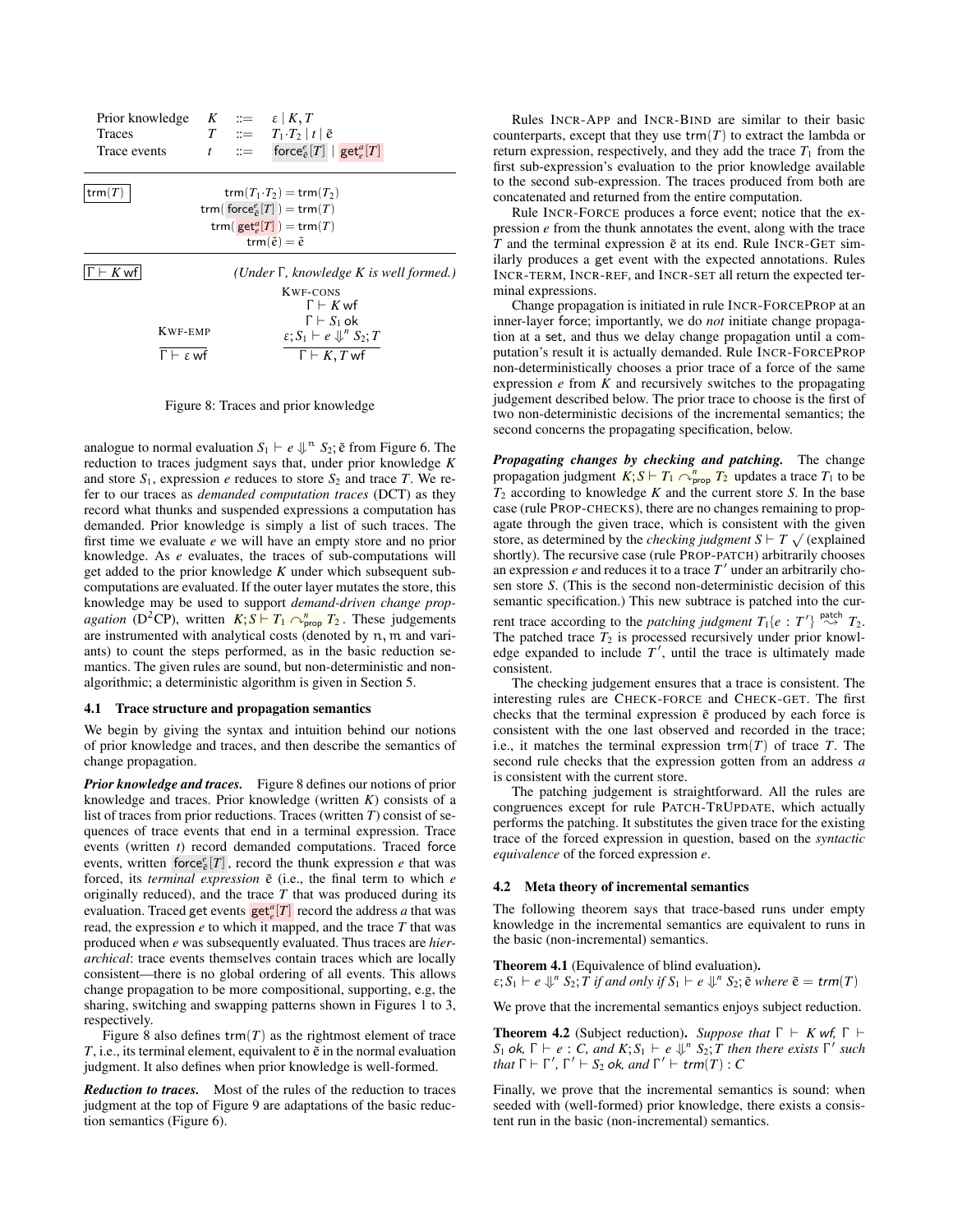*(Reduction to traces: "Under knowledge K and store*  $S_1$ *, e reduces in*  $\pi$  *steps, yielding*  $S_2$  *and trace*  $T$ ".)

|                                                   | $INCR-APP$                                                | INCR-BIND                                                                                            |
|---------------------------------------------------|-----------------------------------------------------------|------------------------------------------------------------------------------------------------------|
|                                                   | trm $(T_1) = \lambda x.e_2$                               | $\text{trm}(T_1) = \text{ret } v$                                                                    |
|                                                   | $K; S_1 \vdash e_1 \Downarrow^n S_2; T_1$                 | $K: S_1 \vdash e_1 \Downarrow^n S_2; T_1$                                                            |
| INCR-TERM                                         | $K, T_1; S_2 \vdash e_2[v/x] \Downarrow^m S_3; T_2$       | $K, T_1; S_2 \vdash e_2[v/x] \Downarrow^m S_3; T_2$                                                  |
| $K; S \vdash \tilde{e} \Downarrow^0 S; \tilde{e}$ | $K; S_1 \vdash e_1 v \Downarrow^{n+m} S_3; T_1 \cdot T_2$ | $K; S_1 \vdash \textbf{let } x \leftarrow e_1 \textbf{ in } e_2 \Downarrow^{n+m} S_3; T_1 \cdot T_2$ |

| INCR-CASE                                                                                                           |                                                                                                                             |                                                                                                                           |
|---------------------------------------------------------------------------------------------------------------------|-----------------------------------------------------------------------------------------------------------------------------|---------------------------------------------------------------------------------------------------------------------------|
| exists $i$ in $\{1, 2\}$                                                                                            | <b>INCR-SPLIT</b>                                                                                                           | <b>INCR-FIX</b>                                                                                                           |
| $K; S_1 \vdash e_i[v/x_i] \Downarrow^n S_2; T$                                                                      | $K; S_1 \vdash e[v_1/x_1][v_2/x_2] \Downarrow^n S_2; T$                                                                     | $K; S_1 \vdash e[\mathbf{fix} f.e/f] \Downarrow^n S_2; T$                                                                 |
| $K; S_1 \vdash \textbf{case} (\textbf{inj}, v, x_1, e_1, x_2, e_2) \Downarrow^n S_2; T$                             | $K; S_1 \vdash \textbf{split} ((v_1, v_2), x_1, x_2, e) \Downarrow^m S_2; T$                                                | $K; S_1 \vdash \mathbf{fix} f.e \Downarrow^n S_2; T$                                                                      |
|                                                                                                                     | <b>INCR-FORCEPROP</b>                                                                                                       |                                                                                                                           |
|                                                                                                                     | force $_{\tilde{e}_1}^e[T_1] \in K$                                                                                         |                                                                                                                           |
| INCR-FORCE<br>trm $(T)=\tilde{e}$<br>$K: S_1 \vdash e \Downarrow^n S_2$ : T                                         | $K; S \vdash$ force ${}_{\tilde{e}_1}^e[T_1] \curvearrowright_{prop}^n$ force ${}_{\tilde{e}_2}^e[T_2]$                     | <b>INCR-INNER</b><br>$K: S \vdash e \Downarrow^n S: T$                                                                    |
| $K; S_1 \vdash$ force <sub><math>\ell</math></sub> (thunk $e) \downarrow^{n+1}$<br>$S_2$ ; force $\epsilon \in [T]$ | $K; S \vdash$ force <sub>inner</sub> (thunk e) $\Downarrow^{n+1} S$ ; force <sub>trm(T<sub>2</sub>)</sub> [T <sub>2</sub> ] | $K; S \vdash$ inner $e \Downarrow^n S; T$                                                                                 |
| INCR-REF                                                                                                            | INCR-GET                                                                                                                    |                                                                                                                           |
| $a \notin \text{dom}(S)$                                                                                            | $K; S_1 \vdash e \Downarrow^n S_2; T$<br>$S_1(a) = e$                                                                       | INCR-SET                                                                                                                  |
| $K; S \vdash \textbf{ref } e \Downarrow^{\circ} S, a.e; \textbf{ret } a$                                            | $K; S_1 \vdash \textbf{get } a \Downarrow^{n+1} S_2; \textbf{get}_e^a[T]$                                                   | $K; S \vdash$ set a $\leftarrow$ thunk e $\Downarrow^{\circ} S$ , a:e; ret ()                                             |
|                                                                                                                     |                                                                                                                             |                                                                                                                           |
| $K; S \vdash T_1 \cap_{\text{prop}}^n T_2$                                                                          |                                                                                                                             | <b>(Change propagation:</b> "Under K, changes in store S propagate through trace $T_1$ in n steps, yielding trace $T_2$ ' |

|                                                      | PROP-PATCH                                                                                |
|------------------------------------------------------|-------------------------------------------------------------------------------------------|
| PROP-CHECKS                                          | $K; S \vdash e \Downarrow^n S'; T'$ $T_1\{e : T'\} \stackrel{\text{patch}}{\leadsto} T_2$ |
| $S \vdash T \sqrt{ }$                                | $K, T'; S \vdash T_2 \curvearrowright_{\text{prop}}^m T_3$                                |
| $K; S \vdash T \curvearrowright^0$ <sub>prop</sub> T | $K; S \vdash T_1 \curvearrowright^{n+m}_{\text{prop}} T_3$                                |

Figure 9: Incremental semantics of  $\lambda_{ic}^{cdd}$ : Reduction (to traces), propagating changes.

 $S \vdash T \sqrt{}$ 

 $K; S_1 \vdash e \Downarrow^n$ 

*(Checking: "Under store S, trace T checks as consistent.")*

| CHECK-TERM                      | CHECK-SEO                             | CHECK-FORCE                                   | CHECK-GET                                 |
|---------------------------------|---------------------------------------|-----------------------------------------------|-------------------------------------------|
|                                 | $S \vdash T_1 \vee S \vdash T_2 \vee$ | trm $(T) = \tilde{e}$ $S \vdash T \sqrt{ }$   | $S(a) = e \qquad S \vdash T \sqrt{ }$     |
| $S \vdash \tilde{e}$ $\sqrt{ }$ | $S \vdash T_1 \cdot T_2 \sqrt{ }$     | $S \vdash$ force $_{\tilde{e}}^e[T] \sqrt{ }$ | $S \vdash \mathsf{get}^a_{e}[T] \sqrt{ }$ |

 $T_1\{e: T_2\} \stackrel{\overline{\text{patch}}}{\leadsto} \overline{T_3}$ 

patch ❀ *T*<sup>3</sup> *(Patching: "Patching trace T*<sup>1</sup> *at forces of e with replacement trace T*<sup>2</sup> *yields trace T*3*".)*

| PATH-TERM                                                                  | PATH-TERM                                                                |                                                     |                                                                                      |
|----------------------------------------------------------------------------|--------------------------------------------------------------------------|-----------------------------------------------------|--------------------------------------------------------------------------------------|
| $\overline{e}\{e:T_2\} \stackrel{\text{patch}}{\sim} \overline{e}$         | $T_1\{e:T_3\} \stackrel{\text{patch}}{\sim} T_1'$                        | $T_2\{e:T_3\} \stackrel{\text{patch}}{\sim} T_2'$   | $\text{PATCH-UPDATE}$                                                                |
| $\overline{e}\{e:T_2\} \stackrel{\text{patch}}{\sim} \overline{e}$         | $(T_1 \cdot T_2)\{e:T_3\} \stackrel{\text{patch}}{\sim} T_1'$            | $T_2\{e:T_3\} \stackrel{\text{patch}}{\sim} T_2'$   | $\overline{(force_e^e[T_1] )\{e:T_2\} \stackrel{\text{patch}}{\sim} force_e^e[T_2]}$ |
| PATH-FORCE                                                                 | $PATCH-GER$                                                              | $T_1\{e_2:T_2\} \stackrel{\text{patch}}{\sim} T_1'$ |                                                                                      |
| $\overline{(force_e^e[T_1] )\{e:T_2\} \stackrel{\text{patch}}{\sim} T_1'}$ | $\overline{(get_e^e[T_1] )\{e:T_2\} \stackrel{\text{patch}}{\sim} T_1'}$ |                                                     |                                                                                      |

Figure 10: Incremental semantics of  $\lambda_{ic}^{cdd}$ : Patching traces with substituted sub-traces, and checking traces for consistency.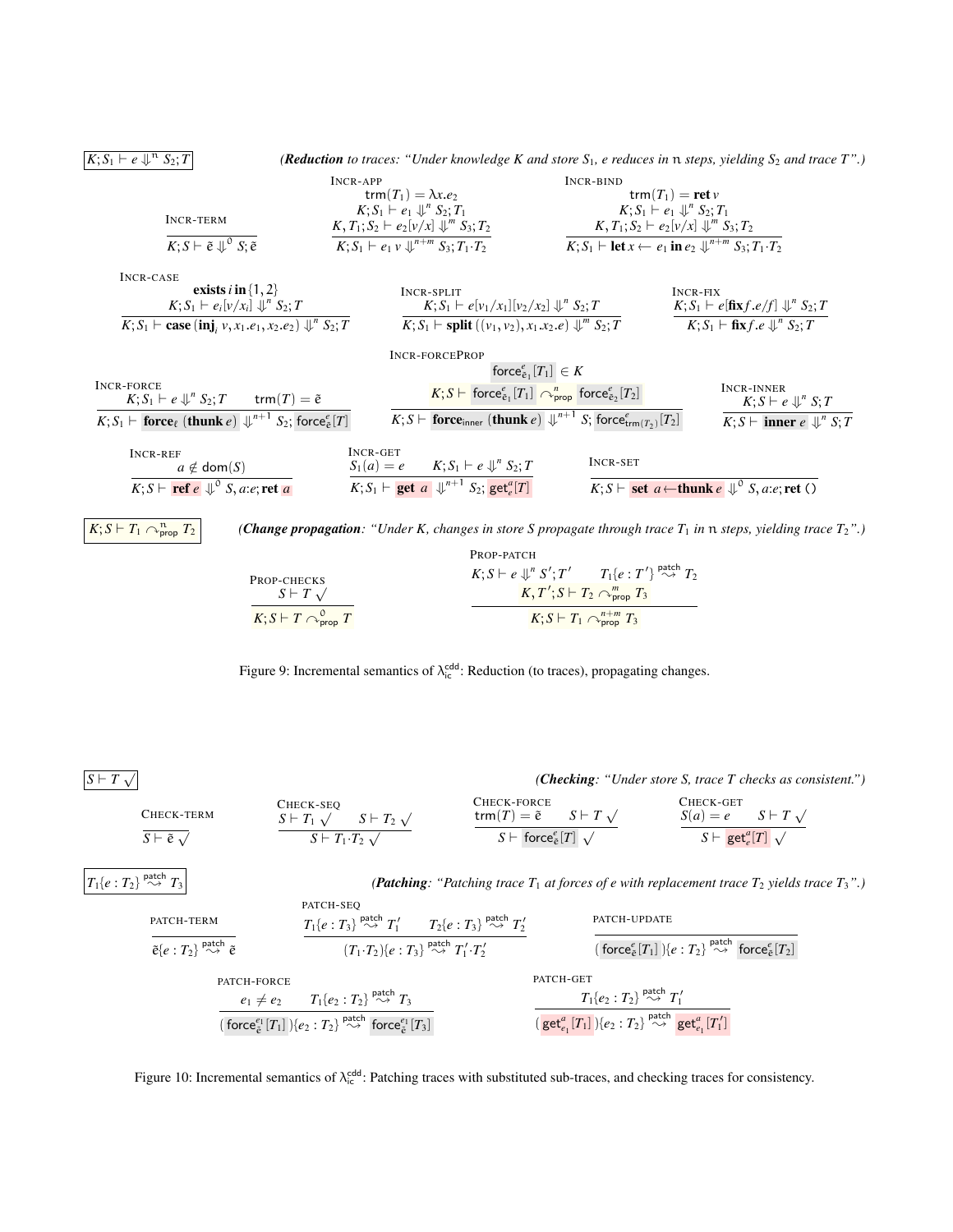| $S; e \vdash T \overset{\text{sched}}{\rightsquigarrow} p$                                   | ( <b>Schedule</b> : Under S and e, p is next in $T$ .)                     |                                                                                     |                                                                                    |  |  |  |
|----------------------------------------------------------------------------------------------|----------------------------------------------------------------------------|-------------------------------------------------------------------------------------|------------------------------------------------------------------------------------|--|--|--|
|                                                                                              |                                                                            |                                                                                     | SCHED-SEQ2                                                                         |  |  |  |
|                                                                                              | SCHED-SEQ1                                                                 |                                                                                     | $S; e \vdash T_1 \overset{\text{sched}}{\rightsquigarrow} \circ$                   |  |  |  |
| <b>SCHED-TERM</b>                                                                            | $S; e_1 \vdash T_1 \overset{\text{sched}}{\rightsquigarrow} e_2$           |                                                                                     | $S; e \vdash T_2 \overset{\text{sched}}{\rightsquigarrow} p$                       |  |  |  |
| $S; e \vdash \tilde{e} \overset{\text{sched}}{\leadsto} \circ$                               | $S; e_1 \vdash T_1 \cdot T_2 \overset{\text{sched}}{\rightsquigarrow} e_2$ |                                                                                     | $S: e \vdash T_1 \cdot T_2 \overset{\text{sched}}{\rightsquigarrow} p$             |  |  |  |
|                                                                                              |                                                                            |                                                                                     | SCHED-FORCEOK                                                                      |  |  |  |
| SCHED-PATCHFORCE                                                                             |                                                                            |                                                                                     | trm $(T) = \tilde{e}$                                                              |  |  |  |
| trm $(T) \neq \tilde{e}$                                                                     |                                                                            | $S; e_2 \vdash T \overset{\text{sched}}{\rightsquigarrow} p$                        |                                                                                    |  |  |  |
| $S; e_1 \vdash$ force $e_{\tilde{e}}^{e_2}[T] \stackrel{\text{sched}}{\rightsquigarrow} e_1$ |                                                                            | $S; e_1 \vdash \text{force}^{e_2}_{\tilde{\rho}}[T] \overset{\text{sched}}{\sim} p$ |                                                                                    |  |  |  |
|                                                                                              |                                                                            |                                                                                     | SCHED-GETOK                                                                        |  |  |  |
| SCHED-PATCHGET                                                                               |                                                                            |                                                                                     | $S(a) = e_2$                                                                       |  |  |  |
| $S(a) \neq e_2$                                                                              |                                                                            |                                                                                     | $S; e_1 \vdash T \overset{\text{sched}}{\rightsquigarrow} p$                       |  |  |  |
| $S; e_1 \vdash \mathsf{get}_{e_2}^a[T] \overset{\text{sched}}{\rightsquigarrow} e_1$         |                                                                            |                                                                                     | $S; e_1 \vdash \mathsf{get}_{e_2}^a[T] \overset{\text{sched}}{\rightsquigarrow} p$ |  |  |  |

# $K; S \vdash T_1 \curvearrowright^{\mathfrak{n}}_{\mathsf{alg}} T_2$  *(Algorithm: determinisitically patches T*<sub>1</sub> *into T*<sub>2</sub>*.)*

|                                                                | ALG-PATCHSTEP                                                                                |
|----------------------------------------------------------------|----------------------------------------------------------------------------------------------|
|                                                                | $S; e_1 \vdash T_1 \overset{\text{sched}}{\rightsquigarrow} e_2$                             |
|                                                                | $K; S \vdash e_2 \Downarrow^n S; T'$                                                         |
| ALG-DONE                                                       | $(\;\textsf{force}^{e_1}_{\tilde{e}_1}[T_1]\;)\{e_2:T'\}\stackrel{\textsf{patch}}{\sim} T_2$ |
| $S; e \vdash T \overset{\text{sched}}{\rightsquigarrow} \circ$ | $K, T'; S \vdash T_2 \curvearrowright^m_{\text{alg}} T_3$                                    |
| $K; S \vdash T \curvearrowright^0_{\text{alg}} T$              | $K; S \vdash$ force $e_{\tilde{e}_1}^{e_1}[T_1] \cap_{\text{alg}}^{n+m} T_3$                 |

Figure 11: A deterministic algorithm for patching.

**Theorem 4.3** (Soundness). *Suppose that*  $\Gamma \vdash K$  wf $\Gamma \vdash S_1$  ok *Then*  $K; S_1 \vdash e \Downarrow^n S_2; T \text{ if and only if } S_1 \vdash e \Downarrow^m S_2; \text{trm}(T)$ 

This theorem establishes that every incremental reduction has a corresponding basic reduction, and vice versa. This correspondance establishes extensional consistency, i.e., the initial and final conditions of the runs are equivalent.

#### 5. Algorithmic patching

The incremental semantics given in the previous section is sound, but not yet an algorithm. In this section, we address one of two sources of nondeterminism in the semantics: the arbitrary choices for ordering patching steps in rule PROP-PATCH. In general, some orders are preferable to others: Some patching steps may fix inconsistencies in sub-traces that ultimately are not relevant under the current store. The algorithmic semantics given here addresses this problem by giving a deterministic order to patching, such that no unnecessary patching steps occur. The other source of nondeterminism in the semantics arises from rule INCR-FORCEPROP. The specification allows an arbitrary choice of trace to patch from prior knowledge; in general, many instances of a forced expression *e* may exist there, and it is difficult to know, a priori, which trace will be most efficient to patch under the current store. We address this problem in our implementation, given in Section 6.

Figure 11 defines  $K; S \vdash T_1 \curvearrowright^n_{\text{alg}} T_2$ , the algorithmic propagation judgment, which employs an explicit, deterministic patching order. This order is determined by the *scheduling judgment*  $S; e \vdash T \overset{\text{sched}}{\sim} p$ , where *e* is the nearest enclosing think, and *p* is either some thunk  $e'$  or else is  $\circ$  if trace  $T$  is consistent.

\n
$$
\text{type } \text{a thunk}
$$
\n $\text{val force } \text{a thunk} \rightarrow \text{a}$ \n

\n\n $\text{val update } \text{a thunk} \rightarrow \text{a } \text{a tanh}$ \n

\n\n $\text{val make\_const } \text{a} \rightarrow \text{a thunk}$ \n

\n\n $\text{val make\_thunk } \text{a thunk}$ \n

\n\n $\text{val make\_thunk } \text{a thunk}$ \n

\n\n $\text{val memo } \text{model HashedType with type } t = \text{arg}$ \n

\n\n $\rightarrow \text{('fn } \rightarrow \text{'arg } \rightarrow \text{'a}) \rightarrow \text{(('arg } \rightarrow \text{'a thunk) as 'fn)}$ \n

Figure 12: Basic ADAPTON API

optional thunk  $p ::= \circ | e$ 

The scheduling judgement chooses *p* based on the inconsistencies of the trace *T* and store *S*. Rule SCHED-TERM is the base case; rule SCHED-SEQ1 and rule SCHED-SEQ2 handle the sequencing cases where there is a thunk to patch is in the left sub-trace, or not, respectively. For forces and gets, the respective rules check that the force or get event is consistent. If so, rules SCHED-FORCEOK and SCHED-GETOK recursively check the trace enclosed within those events. rule SCHED-FORCEOK additionally places the thunk associated with the enclosed trace as *e* to the left of the turnstile, since that is the nearest enclosing thunk for that trace. Otherwise, if the force or get event is inconsistent, rules SCHED-PATCHFORCE and SCHED-PATCHGET schedule the nearest enclosing thunk to patch.

Algorithmic change propagation  $K; S \vdash T_1 \cap_{\text{alg}}^n T_2$  closely resembles the nondeterministic specification  $K; S \vdash T_1 \curvearrowright_{\text{prop}}^n T_2$ from Section 4. It gives rules for successively scheduling a thunk and patching the associated trace  $T_1$  into  $T_2$ . We note that the root of the incoming and outgoing trace always consists of a force event (i.e.,  $\text{force}_{\bar{e}_1}^e[T_1]$ ); this invariant is preserved by the propagation algorithm, and its use in rule INCR-FORCEPROP, which is the only evaluation rule that uses this judgement as a premise. The rule ALG-PATCHSTEP does all the work of the algorithm: it schedules the next thunk  $e_2$  to patch, recomputes this thunk yielding a new trace T', patches in the new trace for occurrences of *e* in the current trace ( $\overline{\text{force}}_{\tilde{e}_1}^e[T_1]$ ), and repeats this process, which terminates with rule ALG-DONE. The premise to rule ALG-DONE is justified by the following lemma, which relates this base case to the specification semantics:

#### Lemma 5.1 (No scheduled thunk implies check).

*S*;  $e \vdash T \stackrel{\text{sched}}{\leadsto} \circ \text{implies } S \vdash T \checkmark$ 

The result below says that our algorithmic semantics is sound with respect to the specification semantics.

Theorem 5.2 (Algorithmic semantics is sound). *If*  $K; S \vdash T_1 \curvearrowright$ <sup>n</sup> $\overline{a}$  *Ig T*<sub>2</sub> *then*  $K; S \vdash T_1 \curvearrowright$ <sup>n</sup> $\overline{p}$ <sub>*rop*</sub> *T*<sub>2</sub>

# 6. ADAPTON: An OCaml Library for Incremental Computation

We have developed an implementation of  $CD<sup>2</sup>IC$  in an OCaml library named ADAPTON. Incremental program are written using the LazyBidirectional module which provides the simple API shown in Figure 12. The fundamental data type is thunk, which subsumes the roles of both references  $\overline{M C}$  and thunks U *C* in  $\lambda_{ic}^{cdd}$ . The force function retrieves the value of a thunk, computing or updating its value as necessary, similar to **get** or force in  $\lambda_{ic}^{cdd}$ . The update function replaces the value in a thunk, like set in  $\lambda_{\rm ic}^{\rm cdd}$ . The make\_const and make\_thunk functions construct thunks from a value or a nullary function, respectively. Finally, the memo function (whose use is discussed in more detail shortly) creates a memoized constructor from a unary function, given a HashedType module that describes the type of the argument (used internally to create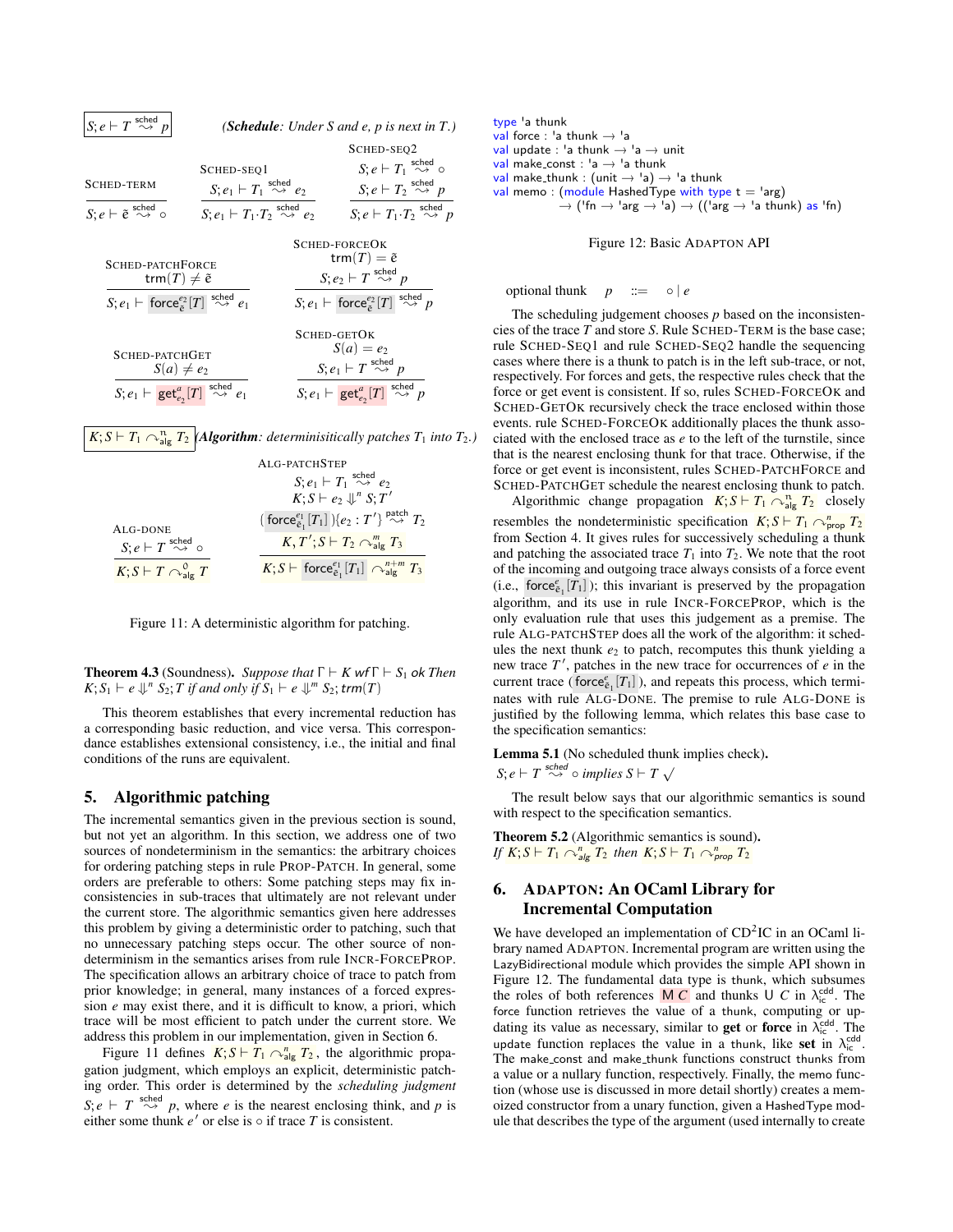memoization hash tables). The thunks constructed by make\_thunk or by constructors created by memo do not contain a value at first. A thunk's value is computed by calling the given function when it is forced, and then the resulting value is cached in the thunk. These constructors are the counterparts to **thunk** in  $\lambda_{ic}^{cdd}$ .

We find it convenient to unify references and thunks in ADAP-TON, since get and force as well as ref and thunk are symmetrical operations with the same extensional semantics. Furthermore, OCaml's type system does not allow us to easily enforce layer separation statically. Thus, we chose this unified API to make it simpler to program with ADAPTON. In ADAPTON, an inner level computation begins when force is called and ends when the call returns.

There is one semantic difference between  $\lambda_{ic}^{cdd}$  and LazyBidirectional: in  $\lambda_{ic}^{cdd}$ , memoization occurs at **force**, whereas in LazyBidirectional, memoization occurs when calling a memoized constructor created by memo. As an OCaml library, ADAPTON cannot compare two expressions for syntactic equality after variable substitution, unlike  $\lambda_{ic}^{cdd}$ . Instead, we use memo to manually identify free variables of an expression as function arguments, and use the values of those arguments for memoization, i.e., we represent thunk expressions as functions and free variables of the expression as function arguments. When a constructor created by memo is called, we first check a memoization table to see if the constructor was previously called with the same argument. If so, we return the same thunk as before; otherwise, we create a new thunk, store it in the memoization table, and return it. This design choice is equivalent to deterministically choosing the most recently patched occurrence of a trace from the prior knowledge in rule INCR-FORCEPROP of the incremental semantics. To limit the size of memoization tables, we implement them using weak hash tables, relying on OCaml's garbage collector to eventually remove thunks that are no longer reachable.

In addition to LazyBidirectional, ADAPTON also provides Eager-TotalOrder, which implements a totally ordered, monolithic form of incremental computation as described in prior work (in particular, [3]). There are also two modules, EagerNonInc and LazyNonInc, which are simply wrappers around regular and lazy values, respectively, that do not provide incremental semantics or memoization. All four modules implement the same API in Figure 12 to make them easily interchangeable; thus it is straightforward to compare the same program under different evaluation and incremental semantics using ADAPTON.

#### 6.1 LazyBidirectional Implementation

The LazyBidirectional module implements  $\lambda_{ic}^{cdd}$  using an efficient graph-based representation to realize the algorithmic patching semantics in Section 5. The core underlying data structure of Lazy-Bidirectional is the acyclic *demanded computation graph* (DCG), corresponding to traces *T*. Similar to the visualization in Section 2, each node in the graph represents a thunk, and each directed edge represents a dependency pointing from the thunk calling force to the forced thunk.

The graph is initially empty at the beginning of the execution of an incremental program, and is built and maintained dynamically as the program executes. Nodes are added when make const or make thunk is called. Nodes are also added when a memo constructor is called and a new thunk is created, i.e., when memoization misses. Edges are added when force is called, and are labeled with the value returned by that call. We maintain edges bidirectionally: each node stores both an ordered list of outgoing edges that is appended by each call to force, and an unordered set of incoming edges. This allows us to traverse the graph from caller to callee or vice-versa.

As described in Section 2, LazyBidirectional takes advantage of the bidirectional nature of the graph in the two phases. The

*dirtying phase* occurs when we update the inputs to the incremental program, i.e., when we make (consecutive) calls to update. In this phase, we record calls to update in the graph by starting from the updated thunk and traversing incoming edges backward through calling thunks up to thunks with no incoming edges, marking all traversed edges as "dirty." These dirty edges indicate intermediate values in the computation that may potentially change because of the updated inputs, i.e., they induce a sub-graph of thunks that may need to be re-evaluated.

The *propagate phase* performs  $D^2CP$ , beginning with a call force on a thunk that contains dirty outgoing edges, i.e., that may be potentially affected by an updated input. Then, we perform patching using a generalized inorder traversal of dirty outgoing edges, re-evaluating thunks if necessary. We check if we need to re-evaluate the forced thunk by traversing its dirty outgoing edges in the order they were added: for each edge, we first clean its dirty flag, then check if the target thunk contains dirty outgoing edges. If so, we recursively check if we need to re-evaluate the target thunk; otherwise, we compare the value of the target thunk against the label of the outgoing edge. If the value is inconsistent, then we know that at least one of its inputs has changed, so we skip its remaining outgoing edges and immediately re-evaluate the thunk. Before doing so, we first remove all its outgoing edges, since some of the edges may no longer be relevant due to the changed input; relevant edges will be re-added when the re-evaluation of the thunk calls force (we store incoming edges in a weak hash table, relying on OCaml's garbage collector to remove irrelevant edges). If all the values of outgoing edges are consistent, we need not re-evaluate the thunk since no inputs have changed.

The above procedure checks and re-evaluates thunks in the same order as described in Section 5, but in an optimized manner. First, the above procedure immediately re-evaluates thunks as necessary while traversing the graph, whereas the formalism schedules thunks to patch by repeatedly restarting the traversal from the initially forced thunk. Second, the above procedure only traverses the subgraph induced by dirty edges, which can be much smaller than the entire graph if the number of updated inputs is small.

One possible concern is the cost of the dirtying phase. However, we observe that above procedure maintains an invariant that, if an edge is dirty at the end of a dirtying or propagate phase, then all edges transitively reachable by traversing incoming edges beginning from the source thunk will also be dirty. Thus, we need not continue the dirtying phase past dirty edges, in effect amortizing the dirtying cost across consecutive calls to update. Dually, if an edge is clean, then all edges transitively reachable by outgoing edges beginning from the target thunk will also be clean, which amortizes change propagation cost across consecutive calls to force.

#### 7. Empirical Evaluation

We ran micro-benchmarks to evaluate the effectiveness of  $\lambda_{\rm ic}^{\rm cdd}$  in handling several different interactive computing patterns:

- *lazy*, which demands only a small portion of the output (just one item), and makes only simple changes to the input (e.g., adding or removing a list item or a tree node);
- *batch*, which demands the entire output, and makes only simple changes as with *lazy*;
- *swap*, which also demands the entire output, but changes the input by swapping two portions of the input (e.g., swapping two halves of a list or two subtrees);
- and *switch*, which chooses between two computations to apply to a main input based on another flag input, then demands a small portion of the output (just one item), and toggles the flag input while making simple changes to the main input.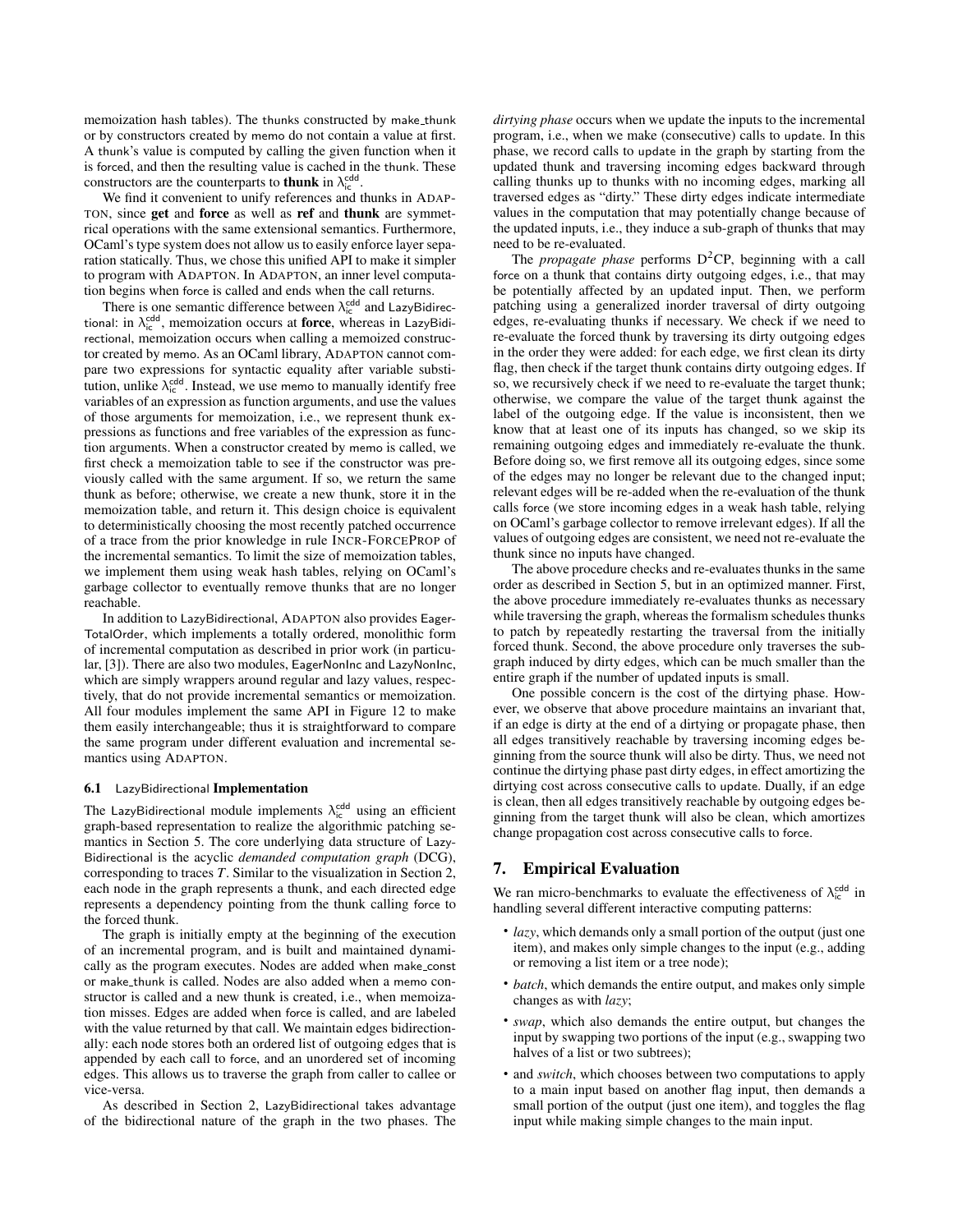|           |                     | #               | #      |       | <b>EagerNonInc</b> | LazyNonInc |      | LazyBidirectional |      |      | EagerTotalOrder |      |      |             |          |      |              |          |      |             |  |
|-----------|---------------------|-----------------|--------|-------|--------------------|------------|------|-------------------|------|------|-----------------|------|------|-------------|----------|------|--------------|----------|------|-------------|--|
| pattern   |                     |                 |        |       |                    |            |      |                   |      |      | from-scratch    |      |      | incremental |          |      | from-scratch |          |      | incremental |  |
|           |                     | input           | demand | time  | mem                | time       | mem  | overhead          |      | mem  | speed-up        |      | mem  |             | overhead | mem  |              | speed-up | mem  |             |  |
|           |                     |                 |        | (s)   | (MB)               | (s)        | (MB) | Eager             | Lazy | (MB) | Eager           | Lazy | (MB) | Eager       | Lazy     | (MB) | Eager        | Lazy     | (MB) |             |  |
| filter    |                     | 1e6             |        | 0.863 | 184                | 0.0000116  | 96.7 | 0.000035          | 2.63 | 264  | 951000          | 12.8 | 264  | 12.8        | 953000   | 773  | 166000       | 2.24     | 773  |             |  |
| map       | $\Sigma$            | 1e6             |        | 1.35  | 184                | 0.00000685 | 96.7 | 0.0000184         | 3.61 | 264  | 1540000         | 7.80 | 264  | 8.54        | 1680000  | 773  | 301000       | 1.53     | 773  |             |  |
| quicksort |                     | 1e <sub>5</sub> |        | 0.793 | 35.0               | 0.0741     | 18.6 | 2.23              | 23.8 | 161  | 21600           | 2020 | 162  | 53.3        | 570      | 2610 | 245          | 22.9     | 2680 |             |  |
| mergesort |                     | 1e <sub>5</sub> |        | 1.04  | 49.2               | 0.346      | 50.8 | 5.72              | 17.2 | 380  | 1010            | 336  | 395  | 20.1        | 60.3     | 1390 | 0.443        | 0.148    | 4900 |             |  |
| filter    |                     | 1e6             |        | 1.05  | 155                | 0.629      | 157  | 12.4              | 20.7 | 915  | 3.39            | 2.04 | 1580 | 11.5        | 19.1     | 773  | 6.84         | 4.11     | 1410 |             |  |
| map       |                     | 1e6             |        | 1.79  | 232                | 1.20       | 232  | 7.22              | 10.8 | 934  | 3.31            | 2.21 | 1600 | 7.35        | 11.0     | 806  | 4.97         | 3.32     | 1540 |             |  |
| fold(min) | batch               | le6             | 듾      | 2.43  | 240                | 1.43       | 179  | 18.3              | 31.2 | 1610 | 7400            | 4350 | 1610 | 9.08        | 15.5     | 1410 | 5260         | 3090     | 1440 |             |  |
| fold(sum) |                     | 1e6             |        | 2.44  | 255                | 1.48       | 180  | 18.4              | 30.5 | 1630 | 2700            | 1640 | 1630 | 9.22        | 15.2     | 1440 | 6970         | 4220     | 1440 |             |  |
| exptree   |                     | 1e6             |        | 0.143 | 153                | 0.308      | 152  | 613               | 285  | 1780 | 116             | 248  | 1780 | 129         | 60.1     | 1480 | 347          | 746      | 1480 |             |  |
| filter    |                     | 1e6             |        | 0.868 | 155                | 0.502      | 157  | 12.0              | 20.7 | 913  | 3.43            | 1.99 | 1580 | 11.0        | 19.1     | 773  | 0.247        | 0.143    | 2710 |             |  |
| map       |                     | 1e6             |        | 1.42  | 232                | 0.894      | 232  | 6.63              | 10.5 | 934  | 3.75            | 2.36 | 1600 | 7.35        | 11.7     | 806  | 0.394        | 0.248    | 2900 |             |  |
| fold(min) | wap                 | 1e6             | 듾      | 1.92  | 240                | 1.04       | 179  | 19.6              | 36.3 | 1610 | 872             | 472  | 1620 | 9.49        | 17.5     | 1420 | 0.226        | 0.123    | 6070 |             |  |
| fold(sum) |                     | 1e6             |        | 1.97  | 255                | 1.11       | 180  | 19.1              | 34.0 | 1630 | 888             | 501  | 1640 | 9.60        | 17.0     | 1440 | 0.228        | 0.128    | 6090 |             |  |
| exptree   |                     | 1e6             |        | 0.145 | 153                | 0.307      | 152  | 590               | 278  | 1780 | 315             | 667  | 1780 | 128         | 60.6     | 1480 | 4.78         | 10.1     | 1810 |             |  |
| updown1   | $\operatorname{td}$ | 4e4             |        | 0.198 | 15.2               | 0.0328     | 8.63 | 3.60              | 21.8 | 73.4 | 135             | 22.4 | 121  | 70.9        | 429      | 987  | 0.015        | 0.00247  | 3710 |             |  |
| updown2   | iks                 | 4e <sub>4</sub> |        | 0.409 | 19.3               | 0.0326     | 8.63 | 1.74              | 21.9 | 73.4 | 309             | 24.7 | 119  | 72.9        | 915      | 1930 | 53.7         | 4.28     | 2120 |             |  |
|           |                     |                 |        |       |                    |            |      |                   |      |      |                 |      |      |             |          |      |              |          |      |             |  |

Legend overhead: \*NonInc time / from-scratch time speed-up: \*NonInc time / incremental time mem: OCaml's GC maximum heap size

Table 1: ADAPTON micro-benchmark results.

The *lazy*, *swap*, and *switch* patterns are some of the patterns described in Section 2 that motivated our work, whereas prior work only addressed the *batch* pattern.

We implement each micro-benchmark by writing several incremental programs using each ADAPTON module, and measure the time and memory these programs take to run either from scratch or incrementally. For *lazy*, we include standard list-manipulating benchmark programs from the incremental computing literature filter, map, quicksort, and mergesort—and demand only one item from the output list. For *batch*, we demand the entire output of filter and map as well as the two other list programs—fold applying min and sum—and exptree, an arithmetic expression tree evaluator similar to that in Section 2. For *swap*, we use the same programs as *batch*. Finally, for *switch*, we write two programs, updown1 and updown2, both returning a list sorted in either ascending or descending order depending on the value of another input: updown1 is the straightforward implementation that sorts the input list in one direction or the other, whereas updown2 first sorts the input list in both directions, then returns the appropriate one.

We compile the micro-benchmarks using OCaml 4.00.1 and run them on an 8-core, 2.26 GHz Intel Mac Pro with 16 GB of RAM running Mac OS X 10.6.8. We run 2, 4, or 8 programs in parallel, depending on the memory usage of the particular program. For most programs, we choose input sizes of 1e6 items; for quicksort and mergesort, we choose 1e5 items, and for updown1 and updown2, we choose 4e4 items, since these programs use much more memory under certain ADAPTON modules. We report the average of 8 runs for each program using random seeds 1–8, and each run consists of 250 change-then-propagate cycles or 500 paired cycles (for the list programs, removing then re-inserting an item; for updown1 and updown2, sorting in each direction).

In our initial evaluation, we observed that EagerTotalOrder spends a significant portion of time in the garbage collector, well over half the time for some programs. This issue that has been reported in prior work [4]. To mitigate this issue, we tweak OCaml's garbage collector to use a minor heap size of 16MB and major heap increment of 32MB for EagerTotalOrder.

#### 7.1 Micro-benchmark Results

Table 1 shows our results. For EagerNonInc and LazyNonInc, we report the wall-clock time and maximum heap size, as reported by OCaml's garbage collector, that it takes to run the program. For LazyBidirectional and EagerTotalOrder, instead of reporting wallclock time, we report *overhead*, the time it takes to run the initial *from-scratch* computation relative to EagerNonInc and LazyNonInc, and *speed-up*, the time it takes to run each *incremental* changethen-propagate cycle, also relative to EagerNonInc and LazyNon-Inc. We also highlight table cells in gray to indicate whether Lazy-Bidirectional or EagerTotalOrder has a higher speed-up or uses less memory when performing an incremental computation.

We can see that LazyBidirectional is faster and uses less memory than EagerTotalOrder for the *lazy*, *swap*, and *switch* patterns, which are some of the patterns that motivated this work. As a sanity check for *lazy*, we note that LazyBidirectional is over a million times faster than EagerNonInc for map since only one out of a million input item needs to be processed, and similarly for filter. It is also quite effective for quicksort and mergesort. Note that mergesort actually incurs a slowdown under EagerTotalOrder, and also under LazyBidirectional if more output elements were demanded. This is due to limited memoization between each internal recursion in mergesort. Prior work required programmers to manually modify mergesort to use techniques such as *adaptive memoization* [4] or *keyed allocation* [16] to improve its incremental performance. We are currently looking into an alternative technique for  $\lambda_{\rm ic}^{\rm cdd}$  that employs the concept of *functional dependencies* [8] from databases to systematically identify better memoization opportunities.

For the *batch* pattern, LazyBidirectional does not perform as well as EagerTotalOrder—at about half the speed. We expected this to be the case since EagerTotalOrder is optimized for the *batch* pattern, and because LazyBidirectional involves a dirtying phase in addition to a change propagation phase to perform an incremental computation (as described in Section 6.1), rather than just a change propagation phase in EagerTotalOrder. In the *batch* pattern, the dirtying phase becomes an unnecessary cost as all outputs are demanded. Nonetheless, for all programs LazyBidirectional provides a speedup that can still be quite significant in some cases. Interestingly, LazyBidirectional is faster for fold(min), since changes are not as likely to affect the result of the min operation as compared to other operations such as sum.

LazyBidirectional is much better behaved than EagerTotalOrder in that LazyBidirectional provides a speed-up to all patterns and programs. In contrast, EagerTotalOrder actually incurs slowdowns in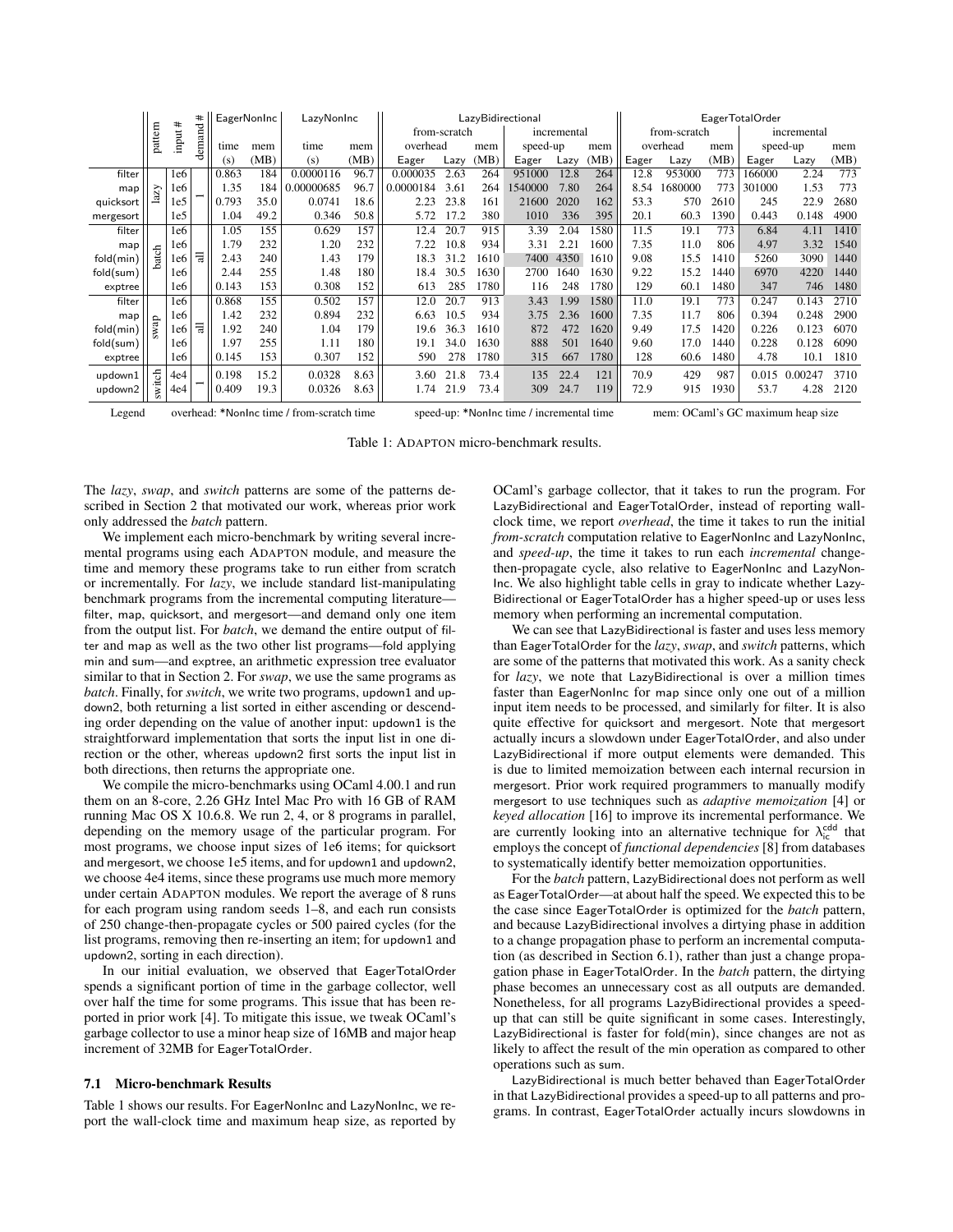

Figure 13: Speed-up and dirtying/patching time over varying demand sizes for input size of 100,000

*swap* and *switch*, except for exptree and updown2. Due to its underlying total ordering assumption, EagerTotalOrder can only memomatch about half the input on average for changes considered by *swap*. It has to recompute the rest.

For updown1 in particular, the structure of the computation trace is such that EagerTotalOrder cannot memo-match any prior computation at all, and has to re-sort the input list every time the flag input is toggled. updown2 works around this limitation by unconditionally sorting the input list in both directions before returning the appropriate one, but this effectively wastes half the computation and uses twice as much memory. In contrast, LazyBidirectional is equally effective for updown1 and updown2: it is able to memomatch the computation in updown1 regardless of the flag input, and, due to laziness, incurs almost no cost to unconditionally sort the input list twice in updown2.

#### 7.2 Evaluating performances over varying demand

LazyBidirectional performs best for small demand size, but the cost of  $D^2CP$  gradually becomes more significant as demand size increases. We quantify this effect for quicksort and mergesort using the same procedure as for the *lazy* pattern in the previous section, measuring the impact of increasing demand. We use EagerNonInc as the baseline and vary the demand size from one element to 5% of the output. For comparison, we also measure the speed-up of EagerTotalOrder as well as the speed-up of LazyNonInc over Eager-NonInc. Since LazyBidirectional contains two different phases that update the DCG—a dirtying phase when the input list is updated and a propagating phase to repair inconsistencies—we additionally measure the time spent in each phase to understand their relative costs.

The results are shown in Figure 13. In Figure 13a we see that the speed-up of LazyBidirectional decreases as demand size increases, whereas the speed-up of EagerTotalOrder is relatively constant across demand size (though there is a minor cost to take each additional element from the output list). LazyBidirectional becomes

slower than EagerTotalOrder when demanding more than about 1.8% of the output. However, the speed-up of LazyBidirectional remains greater than both EagerNonInc and LazyNonInc even when demanding 5% of the output, thus, there is still an advantage to using LazyBidirectional, if not as much as EagerTotalOrder.

The speed-up for mergesort is lower but still significant, as shown in Figure 13b. We omit EagerTotalOrder from this plot because it incurs a slowdown, as explained in Section 7.1. The plot shows that LazyBidirectional becomes slower than LazyNonInc when demanding more than 4% of the output.

Figures 13c and 13d shows how much time is spent in the dirtying and propagation phases of LazyBidirectional. As expected, propagation time increases with demand size, as more computation has to be performed to compute the output. Also, dirtying is less costly than propagation, since it does not perform any computation on thunks; dirtying is significantly less costly for mergesort relative to propagation as more thunks are re-evaluated than in quicksort. Interestingly, however, dirtying time increases with demand size. This is due to the interaction between the amortization of the dirtying and propagation phases described at the end of Section 6.1. For a set of input changes, each consecutive change has to dirty fewer edges as more edges become dirty in the graph. However, as demand size increases, more dirty edges will be cleaned by propagation, resulting in more dirtying work for the next set of input changes.

#### 8. Related Work

*Incremental computation via memoization.* Memoization, also called *function caching* [1, 20, 26, 29], improves the efficiency of any purely functional program wherein functions are applied repeatedly to equivalent arguments. In fact, this idea dates back to at least the late 1950's [9, 27, 28]. Self-adjusting computation, discussed below, uses a special form of memoization that caches and reuses portions of *dynamic dependency graphs* of a computation, as opposed to simply caching their final results.

Our memoization technique is related to that of self-adjusting computation, in that  $CD<sup>2</sup>IC$  uses memoization to cache dependency graphs. As in self-adjusting computation, and unlike earlier purely-functional memoization approaches, CD<sup>2</sup>IC tolerates storebased differences between the pending computation being matched and its potential matches in the memo table; change-propagation repairs any inconsistencies in the matched graph.

*Incremental computation via dependence graphs.* Incremental computation has been studied by programming language researchers for decades; we refer the reader to a categorized bibliography of early work [30]. Most techniques maintain some representation of data dependencies as graphs. Self-adjusting computation adapts the dependence graphs of earlier techniques, introducing *dynamic dependence graphs* (DDGs), which are generated from conventional-looking programs with general recursion and finegrained data dependencies [2, 11]. Later, researchers combined these dynamic graphs with a special form of memoization, making the approach even more efficient and broadly applicable [3]. More recently, researchers have studied ways to make self-adjusting programs easier to write and reason about [12, 13, 24], as well as more performant, empirically [18, 19].

As discussed in Sections 1 and 2, we make several advances over prior work in the setting of interactive, demand-driven computations. First, we formally characterize the semantics of the inner and outer layers working in concert, whereas all prior work simply ignored the outer layer (which is problematic for modeling interactivity). Second, we offer a compositional model that supports several key incremental patterns handled poorly or not at all in prior work. These patterns consist of the following: *sharing*,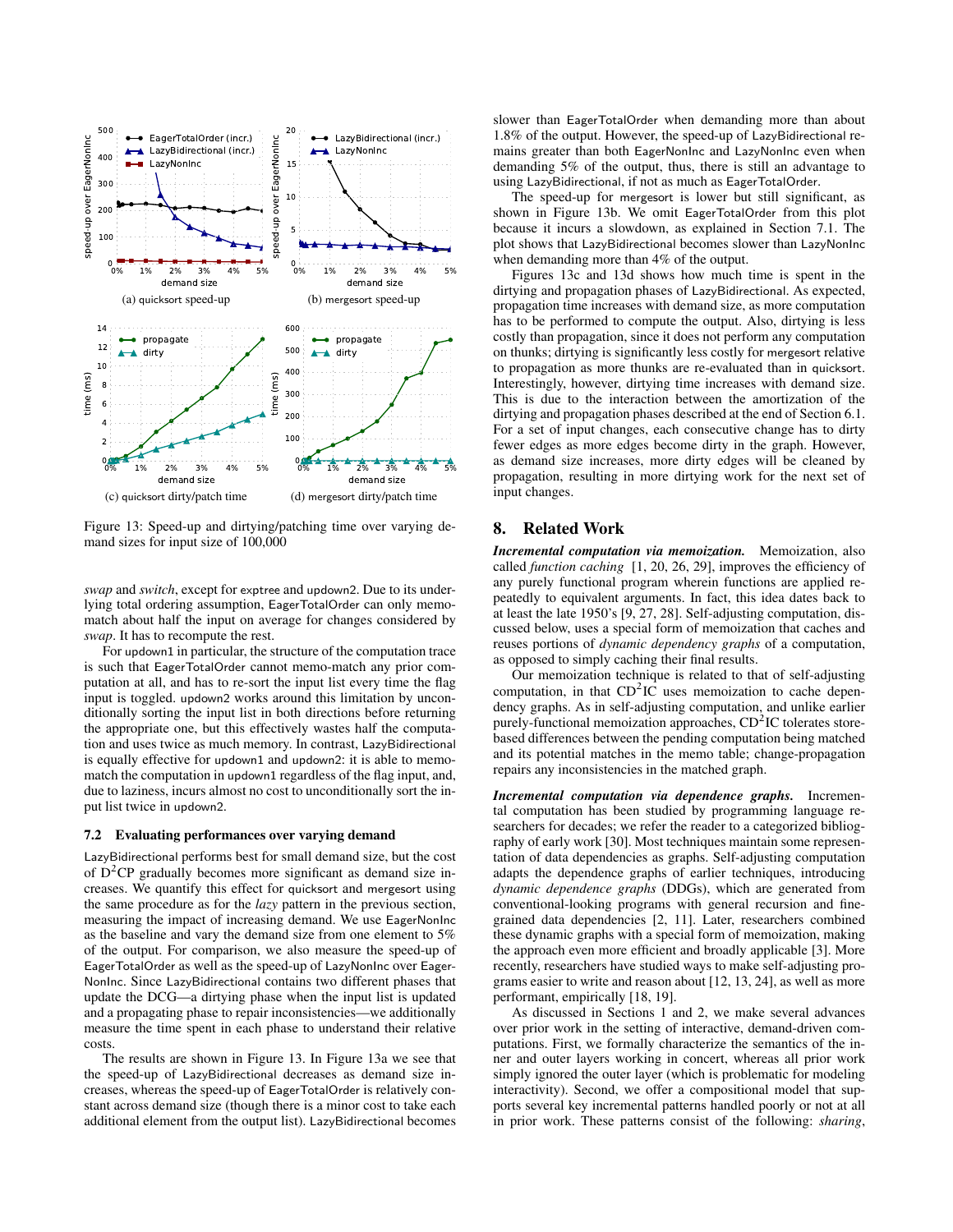where distinct inner computations share dependency graph components; *switching*, where outer layer demand drives what computations are incrementally updated; and *swapping*, where the inputs and/or computation steps interchange their position, relative to some prior demand. Past work based on maintaining a single totally-ordered view of past computation (e.g., all work on selfadjusting computation) simply cannot handle these patterns.

Ley-Wild et al. have recently studied non-monotonic changes (viz., what we call "swapping") and lazy evaluation, giving a formal semantics and algorithmic designs [23, 25]. However, these semantics still assume a totally-ordered, monolithic trace representation and hence are still of limited use for interactive settings, as discussed in Section 1. To our knowledge, these extensions have no corresponding implementations.

*Functional reactive programming.* The chief aim of FRP is to provide a declarative means of specifying interactive and/or timevarying behavior. Some FRP-based proposals share some commonalities with incremental computation (e.g., [14, 21]). By virtue of its declarative nature, FRP makes incremental change implicit, rather than explicit: it hides mutation and incremental change beneath abstractions for *streams*, which capture time-varying data.

By contrast, CD<sup>2</sup>IC explicitly exposes the inner/outer dichotomy, and allows the outer layer to perform arbitrary store mutations. Unlike incremental computation broadly, FRP is not chiefly concerned with asymptotic trends or fine-grained incremental dependencies. Interesting future work may involve investigating how  $FRP$  applications can benefit from  $CD<sup>2</sup>IC$  techniques, and how  $CD<sup>2</sup>IC$  can benefit from the higher-level abstractions proposed by researchers studying FRP.

#### 9. Conclusion

Within the context of interactive, demand-driven scenerios, we identify key limitations in prior work on incremental computation. Specically, we show that certain idiomatic patterns naturally arise that result in incremental computations being *shared*, *switched* and *swapped*, each representing in an "edge case" that past work cannot handle efficiently. These limitations are a direct consequence on past works' tacit assumption that the maintained cache enabling incremental reuse is monolithic and totally-ordered.

To overcome these problems, we give a new, more composable approach that naturally expresses lazy (ie., demand-driven) evaluation that uses the notion of a thunk to identify reusable units of computation. This new approach naturally supports the idioms that were previously problematic. We executed this new approach both formally, as a core calculus that we prove is always consistent with full-reevaluation, as well as practically, as an OCaml library (viz., ADAPTON). We evaluated ADAPTON on a range of benchmarks, showing that it provides reliable speedups, and in many cases dramatically outperforms prior state-of-the-art IC approaches.

#### References

- [1] M. Abadi, B. W. Lampson, and J.-J. Lévy. Analysis and caching of dependencies. In *International Conference on Functional Programming*, pages 83–91, 1996.
- [2] U. A. Acar, G. E. Blelloch, and R. Harper. Adaptive functional programming. In *Proceedings of the 29th Annual ACM Symposium on Principles of Programming Languages*, pages 247–259, 2002.
- [3] U. A. Acar, G. E. Blelloch, M. Blume, R. Harper, and K. Tangwongsan. A library for self-adjusting computation. *Electronic Notes in Theoretical Computer Science*, 148(2), 2006.
- [4] U. A. Acar, G. E. Blelloch, M. Blume, and K. Tangwongsan. An experimental analysis of self-adjusting computation. In *Proceedings of the ACM Conference on Programming Language Design and Implementation*, 2006.
- [5] U. A. Acar, A. Ihler, R. Mettu, and O. Sümer. Adaptive Bayesian inference. In *Neural Information Processing Systems (NIPS)*, 2007.
- [6] U. A. Acar, G. E. Blelloch, K. Tangwongsan, and D. Türkoğlu. Robust kinetic convex hulls in 3D. In *Proceedings of the 16th Annual European Symposium on Algorithms*, Sept. 2008.
- [7] U. A. Acar, A. Cotter, B. Hudson, and D. Türkoğlu. Dynamic wellspaced point sets. In *Symposium on Computational Geometry*, 2010.
- [8] W. W. Armstrong. Dependency structures of data base relationships. In *IFIP Congress*, pages 580–583, 1974.
- [9] R. Bellman. *Dynamic Programming*. Princeton Univ. Press, 1957.
- [10] M. A. Bender, R. Cole, E. D. Demaine, M. Farach-Colton, and J. Zito. Two simplified algorithms for maintaining order in a list. In *Lecture Notes in Computer Science*, pages 152–164, 2002.
- [11] M. Carlsson. Monads for incremental computing. In *International Conference on Functional Programming*, pages 26–35, 2002.
- [12] Y. Chen, J. Dunfield, M. A. Hammer, and U. A. Acar. Implicit self-adjusting computation for purely functional programs. In *Int'l Conference on Functional Programming (ICFP '11)*, pages 129–141, Sept. 2011.
- [13] Y. Chen, J. Dunfield, and U. A. Acar. Type-directed automatic incrementalization. In *ACM SIGPLAN Conference on Programming Language Design and Implementation (PLDI)*, Jun 2012. to appear.
- [14] G. H. Cooper and S. Krishnamurthi. Embedding dynamic dataflow in a call-by-value language. In *In European Symposium on Programming*, pages 294–308, 2006.
- [15] P. F. Dietz and D. D. Sleator. Two algorithms for maintaining order in a list. In *Proceedings of the 19th ACM Symposium on Theory of Computing*, pages 365–372, 1987.
- [16] M. Hammer and U. A. Acar. Memory management for self-adjusting computation. In *International Symposium on Memory Management*, pages 51–60, 2008.
- [17] M. Hammer, U. A. Acar, M. Rajagopalan, and A. Ghuloum. A proposal for parallel self-adjusting computation. In *DAMP '07: Declarative Aspects of Multicore Programming*, 2007.
- [18] M. Hammer, G. Neis, Y. Chen, and U. A. Acar. Self-adjusting stack machines. In *ACM SIGPLAN Conference on Object-Oriented Programming, Systems, Languages, and Applications (OOPSLA)*, 2011.
- [19] M. A. Hammer, U. A. Acar, and Y. Chen. CEAL: a C-based language for self-adjusting computation. In *ACM SIGPLAN Conference on Programming Language Design and Implementation*, 2009.
- [20] A. Heydon, R. Levin, and Y. Yu. Caching function calls using precise dependencies. In *Programming Language Design and Implementation*, pages 311–320, 2000.
- [21] N. R. Krishnaswami and N. Benton. A semantic model for graphical user interfaces. In M. M. T. Chakravarty, Z. Hu, and O. Danvy, editors, *ICFP*, pages 45–57. ACM, 2011. ISBN 978-1-4503-0865-6.
- [22] P. Levy. Call-by-push-value: A subsuming paradigm. *Typed Lambda Calculi and Applications*, pages 644–644, 1999.
- [23] R. Ley-Wild. *Programmable Self-Adjusting Computation*. PhD thesis, Computer Science Department, Carnegie Mellon University, Oct. 2010.
- [24] R. Ley-Wild, U. A. Acar, and M. Fluet. A cost semantics for selfadjusting computation. In *Proceedings of the 26th Annual ACM Symposium on Principles of Programming Languages*, 2009.
- [25] R. Ley-Wild, U. A. Acar, and G. E. Blelloch. Non-monotonic selfadjusting computation. In *ESOP*, pages 476–496, 2012.
- [26] Y. A. Liu and T. Teitelbaum. Systematic derivation of incremental programs. *Sci. Comput. Program.*, 24(1):1–39, 1995.
- [27] J. McCarthy. A basis for a mathematical theory of computation. In P. Braffort and D. Hirschberg, editors, *Computer Programming and Formal Systems*, pages 33–70. North-Holland, Amsterdam, 1963.
- [28] D. Michie. "Memo" functions and machine learning. *Nature*, 218: 19–22, 1968.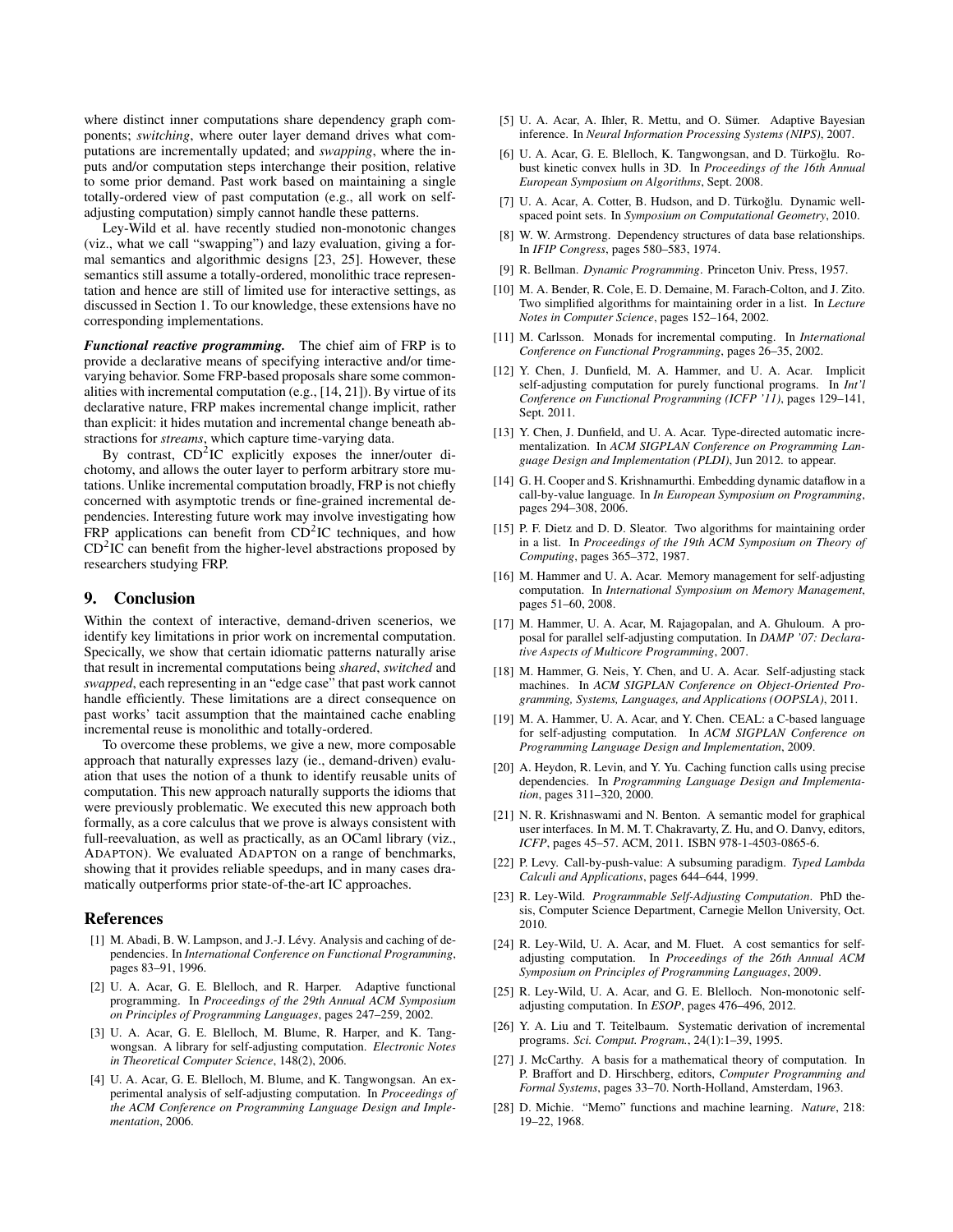- [29] W. Pugh and T. Teitelbaum. Incremental computation via function caching. In *Principles of Programming Languages*, pages 315–328, 1989.
- [30] G. Ramalingam and T. Reps. A categorized bibliography on incremental computation. In *Principles of Programming Languages*, pages 502–510, 1993.
- [31] A. Shankar and R. Bodik. DITTO: Automatic incrementalization of data structure invariant checks (in Java). In *Programming Language Design and Implementation*, 2007.

# A. From CBV into CBPV

This section presents a call-by-value (CBV) variant of  $\lambda_{\rm ic}^{\rm cdd}$  that shares a close correspondance to the CBPV variant presented in the main body of the paper. In particular, we present syntax, typing and reduction rules in a CBV style, which are otherwise analogous to the CBPV presented in Section 3. We connect the CBV variant presented here to the CBPV variant of  $\lambda_{\text{ic}}^{\text{cdd}}$  via a type-directed translation. We show that this translation is preserved by the basic, non-incremental reduction semantics of both variants: If a CBV term M translates to a CBPV *e*, and if M reduces to a value V, then *e* reduces to a CBPV terminal  $\tilde{e}$  to which value V translates.

*CBV syntax.* Unlike CBPV syntax, CBV syntax does not syntactically separate values and expressions; rather, values are a syntactic subclass of expressions. Second, CBV treats lambdas as values. Finally, since the CBV type syntax is missing an analogue to  $\mathsf{F}_\ell A$ , which carries a layer annotation in  $\lambda_{ic}^{\text{cdd}}$ , we instead affix this layer

annotation to the type connectives arrow ( $\tau_1 \xrightarrow{\ell} \tau_2$ ), thunk  $(U^{\ell} \tau_1)$ and reference cells ( $M^{\ell} \tau_1$ ). The other differences to the syntax and typing rules reflect these key distinctions:

CBV values V ::= ( ) | 
$$
\lambda x.M
$$
 | **inj**<sub>i</sub> V | (V<sub>1</sub>, V<sub>2</sub>) | **thunk** M  
\nCBV terms M ::= V | x | M<sub>1</sub> M<sub>2</sub> | **let** x  $\leftarrow$  M<sub>1</sub> **in** M<sub>2</sub>  
\n
$$
\begin{array}{c|c c}\n & \text{fix }f.M & | & \text{inj}_i M \\
 & \text{case } (M, x_1.M_1, x_2.M_2) | (M_1, M_2) \\
 & | \text{fst } M | \text{snd } M | \text{ force } \ell M | \text{ inner } M\n\end{array}
$$
\nCBV types  $\tau$  ::=  $\frac{1}{\Gamma} \left| \frac{\tau_1}{\Gamma} + \tau_2 \right| \tau_1 \times \tau_2 | \tau_1 \xrightarrow{\ell} \tau_2 | U^{\ell} \tau$   
\nCBV typing env. G ::=  $\varepsilon | G, x : \tau | G, f : \tau | G, a : \tau$   
\nCBV store  $\dot{S}$  ::=  $\varepsilon | \dot{S}, a : M$ 

*CBV typing.* Figure 14 gives the judgement for typing CBV terms under a typing context  $G$  and layer  $\ell$ .

*CBV big-step semantics.* Figure 15 gives the judgement for bigstep evaluation of CBV terms under a store S.

*CBV type-directed translation.* Figure 16 gives the judgement for translating CBV types into corresponding CBPV types. Figure 17 gives the judgement for translating CBV terms into corresponding CBPV value terms. Figure 18 gives the judgement for translating CBV terms into corresponding CBPV value terms. Figure 19 gives the judgement for translating CBV stores into corresponding CBPV stores.

*Meta theory.* We show several simple results:

Theorem A.1 (CBV subject reduction). *Suppose that:*

•  $G_1 \vdash \dot{S}_1$ 

- $G_1 \vdash_{\ell} M : \tau$
- $\dot{S}_1 \vdash M \Downarrow \dot{S}_2; V$

*then there exists*  $G_2$  *such that*  $G_1 \vdash G_2$  *and* 

- $G_2 \vdash \dot{S}_2$
- $\cdot$  G<sub>2</sub>  $\vdash_{\ell}$  V : τ

Theorem A.2 (CBV typing implies CBPV translation).

- $\bullet$  *If*  $G \vdash_{\ell} M : \tau$  *then*  $G \vdash_{\ell} M : \tau \stackrel{comp}{\rightsquigarrow} \Gamma \vdash e : C$
- *If*  $G \vdash_{\ell} V : \tau$  *then*  $G \vdash V : \tau \stackrel{val}{\leadsto} (\Gamma \vdash v : A)$

Theorem A.3 (CBPV translation and CBV reduction commute). *Suppose that:*

$$
\bullet \, \, \mathsf{G} \vdash \dot{\mathsf{S}}_1 \leadsto \Gamma \vdash \mathsf{S}_1
$$

• 
$$
G \vdash_{\ell} M_1 : \tau \stackrel{comp}{\leadsto} \Gamma \vdash e : C
$$

•  $\dot{S}_1 \vdash M_1 \Downarrow \dot{S}_2; V$ 

*then there exists extended contexts*  $\Gamma'$  *and*  $G'$  *with*  $G \vdash G'$  *and* Γ ` Γ 0 *such that:*

- $G' \vdash \dot{S}_2 \leadsto \Gamma' \vdash S_2$
- $\bullet$  *G*<sup>'</sup>  $\vdash_{\ell}$  V : τ  $\stackrel{comp}{\leadsto}$   $\Gamma' \vdash \tilde{e} : C$
- $S_1 \vdash e \Downarrow^n S_2; \tilde{e}$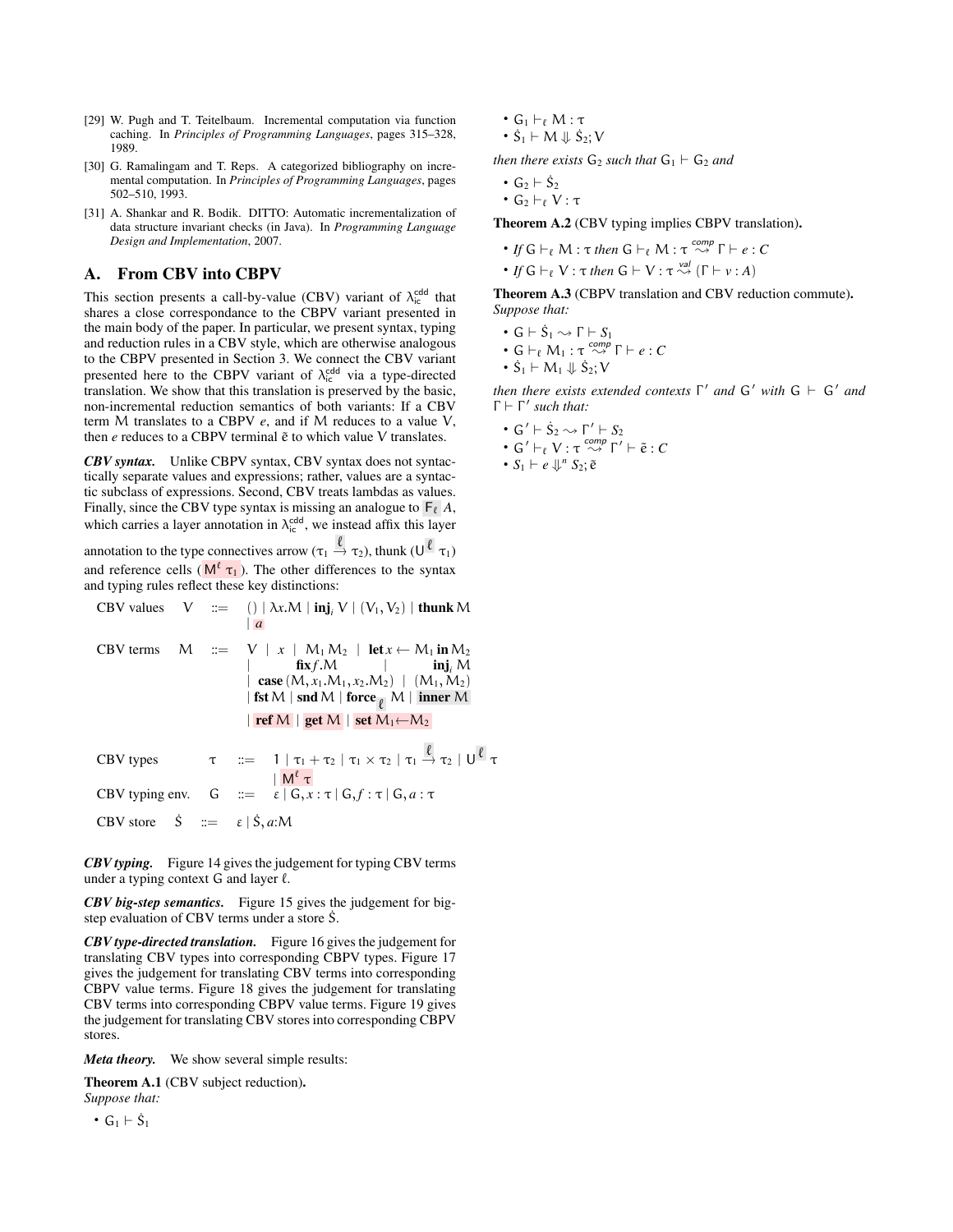$\dot{S}_1 \vdash M \Downarrow \dot{S}$ 

 $\boxed{G + \dot{S}}$  *(Under G, the store*  $\dot{S}$  *is well-typed)* 

CBVTYS-ADDR  
\nGBVTYS-EMP  
\n
$$
\frac{G(e)}{G+g} = \frac{M^{\ell} \tau}{G+g} \frac{G+gM:\tau}{G+g,m}
$$

 $\boxed{G \vdash_{\ell} M : \tau}$  (Under  $G$  *at*  $\ell$ , the term  $M$  has type  $\tau$ )



|                                                                                                         |                                                                                 |                                                                                                    |                                                                                                |                                                                                           | CBVTY-CASE                                                                                   | $G\vdash_{\ell} M:\tau_1+\tau_2$                                                                                                                                     |  |  |
|---------------------------------------------------------------------------------------------------------|---------------------------------------------------------------------------------|----------------------------------------------------------------------------------------------------|------------------------------------------------------------------------------------------------|-------------------------------------------------------------------------------------------|----------------------------------------------------------------------------------------------|----------------------------------------------------------------------------------------------------------------------------------------------------------------------|--|--|
| CBVTY-LET<br>$G \vdash_{\ell} M_1 : \tau_1$                                                             | $G, x : \tau_1 \vdash_{\ell} M_2 : \tau_2$                                      | CBVTY-FIX<br>$G, f: \tau \vdash_{\ell} M: \tau$                                                    | CBVTY-INJ<br>exists $i$ in $\{1, 2\}$                                                          | $G\vdash_{\ell} M:\tau_{i}$                                                               | $G, x_1 : \tau_1 \vdash_{\ell} M_1 : \tau_3$<br>$G, x_2 : \tau_2 \vdash_{\ell} M_2 : \tau_3$ |                                                                                                                                                                      |  |  |
| $G \vdash_{\ell} \text{let } x \leftarrow M_1 \text{ in } M_2 : \tau_2$                                 |                                                                                 | $G \vdash_{\ell}$ fix $f.M : \tau$                                                                 | $G \vdash_{\ell} \mathbf{inj}_i M : \tau_1 + \tau_2$                                           |                                                                                           |                                                                                              | G $\vdash_{\ell}$ case $(M, x_1.M_1, x_2.M_2): \tau_3$                                                                                                               |  |  |
| CBVTY-PAIR<br>$G\vdash_{\ell} M_1:\tau_1$<br>$G\vdash_{\ell} (M_1, M_2): \tau_1\times \tau_2$           | $G \vdash_{\ell} M_2 : \tau_2$                                                  | CBVTY-FST<br>$G\vdash_{\ell} M:\tau_1\times\tau_2$<br>$G \vdash_{\ell} \textbf{fst} \, M : \tau_1$ | CBVTY-SND<br>$G\vdash_{\ell} M:\tau_1\times\tau_2$<br>$G \vdash_{\ell} \text{snd } M : \tau_2$ | CBVTY-THUNK<br>$G\vdash_{\ell} M:\tau$<br>$G \vdash_{\ell_1}$ thunk $M : U^{\ell_2} \tau$ |                                                                                              | CBVTY-FORCE<br>$G\vdash_{\ell} M:U^{\ell}$ $\tau$<br>$G \vdash_{\ell} \mathbf{force}_{\overline{\rho}} M : \tau$                                                     |  |  |
| CBVTY-INNER<br>$ G  \vdash_{\text{inner}} M : \tau$<br>$G \vdash_{\text{outer}} \text{inner } M : \tau$ | CBVTY-ADDR<br>$G(a) = M^{\ell_2} \tau$<br>$G\vdash_{\ell_1} a: M^{\ell_2} \tau$ | CBVTY-REF                                                                                          | $G\vdash_{\ell} M:\tau$<br>$G \vdash_{\text{outer}} \textbf{ref } M : M^{\ell} \tau$           | CBVTY-GET<br>$G\vdash_{\ell} M: M^{\ell} \tau$<br>$G\vdash_{\ell} \textbf{get }M:\tau$    | CBVTY-SET                                                                                    | $G \vdash_{\mathsf{outer}} M_1 : M^{\ell_2} \tau$<br>$G \vdash_{\text{outer}} M_2: U^{\ell_2} \tau$<br>$G \vdash_{\text{outer}} \textbf{set} M_1 \leftarrow M_2 : 1$ |  |  |



 $\mathcal{L}_2$ ; V  $|U|$  *(Under S***<sub>1</sub>**, the term M reduces, yielding store S<sub>2</sub> and value V)

| CBVEVAL-VAL<br>$\dot{S} \vdash V \Downarrow \dot{S}$ ; V                                                                               | CBVEVAL-APP<br>$S_1 \vdash M_1 \Downarrow S_2; \lambda x.M$<br>$S_3 \vdash M_2 \Downarrow S_4; V_2$<br>$\dot{S}_5$ $\vdash M[V_2/x] \Downarrow \dot{S}_6; V_3$<br>$S_1 \vdash M_1 M_2 \Downarrow S_7; V_3$ | CBVEVAL-LET<br>$S_1 \vdash M_1 \Downarrow S_2; V_1$<br>$\dot{S}_2$ + $M_2[V_1/x] \Downarrow \dot{S}_3; V_2$<br>$\dot{S}_1$ $\vdash$ <b>let</b> $x \leftarrow M_1$ <b>in</b> $M_2 \Downarrow \dot{S}_3$ ; $V_2$ | CBVEVAL-FIX<br>$\dot{S}_1 \vdash M[\mathbf{fix}f.M/f] \Downarrow \dot{S}_2; V$<br>$\dot{S}_1$ $\vdash$ fix f.M $\Downarrow$ $\dot{S}_2$ ; V |
|----------------------------------------------------------------------------------------------------------------------------------------|------------------------------------------------------------------------------------------------------------------------------------------------------------------------------------------------------------|----------------------------------------------------------------------------------------------------------------------------------------------------------------------------------------------------------------|---------------------------------------------------------------------------------------------------------------------------------------------|
| CBVEVAL-INJ<br>$S_1 \vdash M \Downarrow S_2; V$                                                                                        | CBVEVAL-CASE<br>exists $i$ in $\{1, 2\}$<br>$\dot{S}_1 \vdash M \Downarrow \dot{S}_2$ ; inj, $V_1$<br>$\dot{S}_2$ + $M_i[V_1/x_i] \Downarrow \dot{S}_3; V_2$                                               | CBVEVAL-PAIR<br>$S_1 \vdash M_1 \Downarrow S_2; V_1$<br>$\dot{S}_2 \vdash M_2 \Downarrow \dot{S}_3; V_2$                                                                                                       | CBVEVAL-FST<br>$\dot{S}_1 \vdash M \Downarrow \dot{S}_2$ ; $(V_1, V_2)$                                                                     |
| $\dot{S}_1$ $\vdash$ inj <sub>i</sub> M $\Downarrow$ $\dot{S}_2$ ; inj <sub>i</sub> V                                                  | $\dot{S}_1$ $\vdash$ case $(M, x_1.M_1, x_2.M_2) \Downarrow \dot{S}_3; V_2$                                                                                                                                | $\dot{S}_1 \vdash (M_1, M_2) \Downarrow \dot{S}_3$ ; $(V_1, V_2)$                                                                                                                                              | $\dot{S}_1$ $\vdash$ fst M $\Downarrow$ $\dot{S}_2$ ; $V_1$                                                                                 |
| CBVEVAL-SND<br>$\dot{S}_1 \vdash M \Downarrow \dot{S}_2$ ; $(V_1, V_2)$<br>$\dot{S}_1$ $\vdash$ snd M $\Downarrow$ $\dot{S}_2$ ; $V_2$ | CBVEVAL-INNER<br>$\dot{S}_1 \vdash M \Downarrow \dot{S}_2; V$<br>$\dot{S}_1$ $\vdash$ inner M $\Downarrow$ $\dot{S}_2$ ; V                                                                                 | CBVEVAL-FORCE<br>$\dot{S}_1 \vdash M \Downarrow \dot{S}_2$ ; thunk $M'$<br>$\dot{S}_2$ $\vdash M' \Downarrow \dot{S}_3$ ; V<br>$\dot{S}_1$ $\vdash$ force $\lnot M \Downarrow \dot{S}_3$ ; V                   | CBVEVAL-REF<br>$a \notin \text{dom}(S)$<br>$\dot{S}$ $\vdash$ <b>ref</b> M $\Downarrow$ $\dot{S}$ , <i>a</i> :M; <i>a</i>                   |
|                                                                                                                                        | CBVEVAL-GET<br>$\dot{S}_1 \vdash M \Downarrow \dot{S}_2$ ; a<br>$\dot{S}_2(a) = M'$ $\dot{S}_2 \vdash M' \Downarrow \dot{S}_3; V$<br>$\dot{S}_1 \vdash \textbf{get } M \Downarrow \dot{S}_2; V$            | CBVEVAL-SET<br>$S_1 \vdash M_1 \Downarrow S_2$ ; a<br>$\dot{S}_2 \vdash M_2 \Downarrow \dot{S}_3$ ; thunk M<br>$\dot{S}_1 \vdash$ set $M_1 \leftarrow M_2 \Downarrow \dot{S}_3, a:M;$ ()                       |                                                                                                                                             |

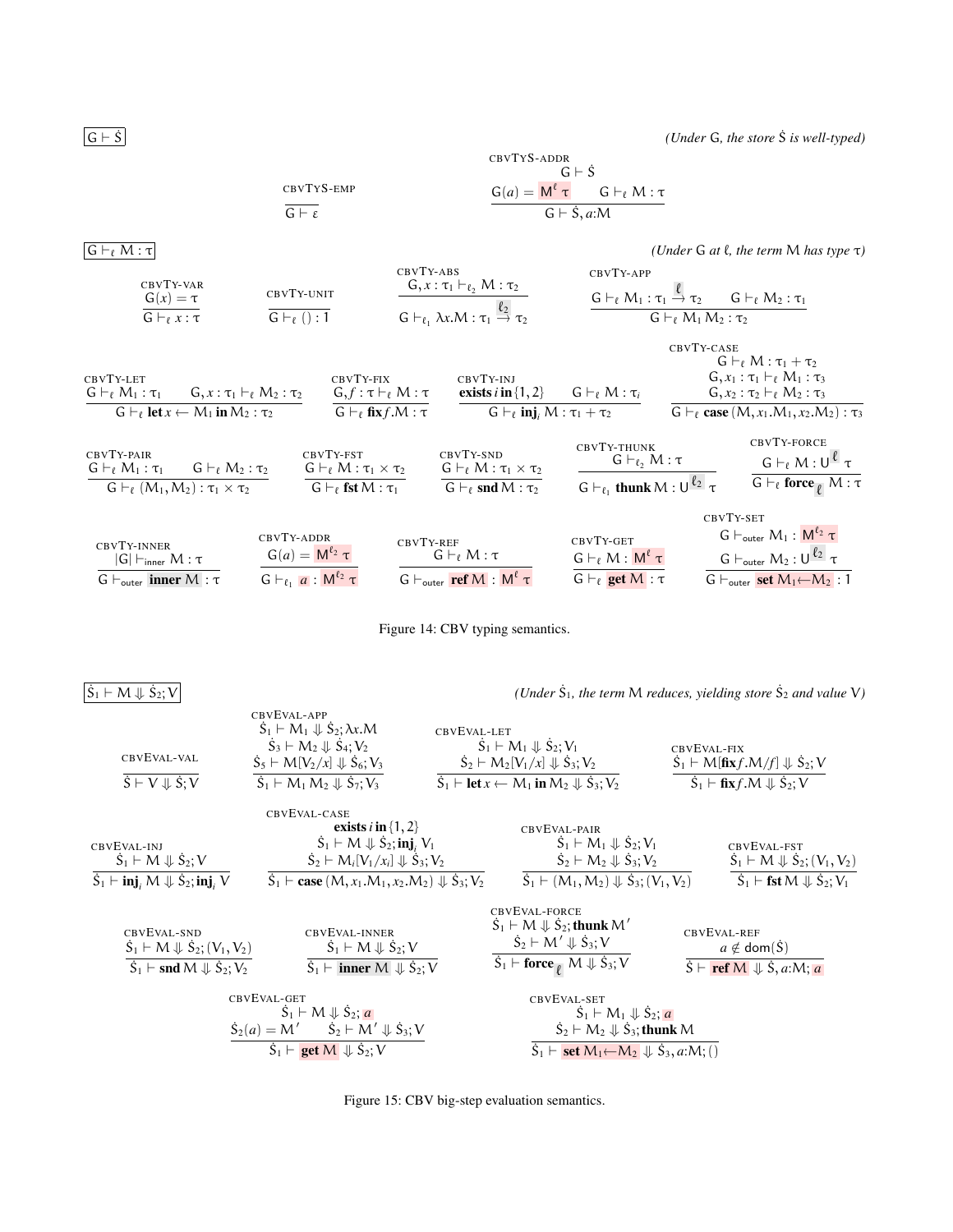| G $\stackrel{\text{cst}}{\rightsquigarrow}$ F | (The CBV typing context G translates to the CBPV typing context F)         |                                        |                                                                            |                                         |                                         |                                         |                                         |
|-----------------------------------------------|----------------------------------------------------------------------------|----------------------------------------|----------------------------------------------------------------------------|-----------------------------------------|-----------------------------------------|-----------------------------------------|-----------------------------------------|
| CBV-TRCTXT-VARVAL                             | CBV-TRCTXT-VARVAL                                                          | CBV-TRCTXT-VARFix                      | CBV-TRCTXT-ADDR                                                            |                                         |                                         |                                         |                                         |
| CBV-TRCTXT-EMP                                | $\stackrel{\text{Catt}}{\underset{\epsilon \sim \epsilon}{\sim \epsilon}}$ | $\tau \stackrel{\sim \lambda}{\sim} A$ | $\stackrel{\text{Catt}}{\underset{\epsilon \sim \epsilon}{\sim \epsilon}}$ | $\tau \stackrel{\text{cst}}{\sim} \tau$ | $\tau \stackrel{\text{cst}}{\sim} \tau$ | $\tau \stackrel{\text{cst}}{\sim} \tau$ | $\tau \stackrel{\text{cst}}{\sim} \tau$ |

| $\tau \stackrel{\text{val}}{\sim}$ | $\tau$          | $\tau$          | $\tau$          | $\tau$          |                 |                 |                 |                  |                  |                  |                  |                  |    |    |    |    |    |    |    |    |    |    |    |    |    |    |    |    |    |    |    |    |    |    |    |    |    |    |    |    |    |    |    |    |    |    |    |    |    |    |    |    |    |    |    |    |    |    |    |    |    |    |    |    |    |    |    |    |    |    |    |    |    |    |    |    |    |    |    |    |    |
|------------------------------------|-----------------|-----------------|-----------------|-----------------|-----------------|-----------------|-----------------|------------------|------------------|------------------|------------------|------------------|----|----|----|----|----|----|----|----|----|----|----|----|----|----|----|----|----|----|----|----|----|----|----|----|----|----|----|----|----|----|----|----|----|----|----|----|----|----|----|----|----|----|----|----|----|----|----|----|----|----|----|----|----|----|----|----|----|----|----|----|----|----|----|----|----|----|----|----|----|
| CBV-TRVALTY-THUNK                  | CBV-TRVALTY-REF | CBV-TRVALTY-SUM | CBV-TRVALTY-SUM | CBV-TRVALTY-SUM | CBV-TRVALTY-SUM | CBV-TRVALTY-SUM | CBV-TRVALTY-SUM | CBV-TRVALTY-PROD | CBV-TRVALTY-PROD | CBV-TRVALTY-PROD | CBV-TRVALTY-PROD | CBV-TRVALTY-PROD | CA | CA | CA | CA | CA | CA | CA | CA | CA | CA | CA | CA | CA | CA | CA | CA | CA | CA | CA | CA | CA | CA | CA | CA | CA | CA | CA | CA | CA | CA | CA | CA | CA | CA | CA | CA | CA | CA | CA | CA | CA | CA | CA | CA | CA | CA | CA | CA | CA | CA | CA | CA | CA | CA | CA | CA | CA | CA | CA | CA | CA | CA | CA | CA | CA | CA | CA | CA | CA |

$$
\frac{\tau_1 \stackrel{\ell}{\to} \tau_2 \stackrel{\text{comp}}{\leadsto} (C)^{\ell}}{\ell}
$$

$$
\tau_1 \stackrel{\ell}{\to} \tau_2 \stackrel{\text{val}}{\leadsto} U(C)^{\ell}
$$

τ  $\frac{\text{comp}}{\sim} C$ 

comp ❀ *C (The CBV type* τ *translates to the CBPV computation type C)*

CBV-TRCOMPTY-ARROW  
\n
$$
\frac{\tau_1 \stackrel{val}{\sim} A \qquad \tau_2 \stackrel{comp}{\sim} (C)^{\ell}}{\tau_1 \stackrel{\ell}{\rightarrow} \tau_2 \stackrel{comp}{\sim} A \rightarrow (C)^{\ell}} \qquad \qquad \frac{\text{CBV-TRCOMPTY-FREE}}{\tau \stackrel{val}{\sim} \tau \stackrel{\text{val}}{\sim} F_{\ell} A}
$$

Figure 16: CBV types into CBPV types.

 $G \vdash M : \tau \stackrel{val}{\rightsquigarrow} (\Gamma \vdash v : A)$ 

*(Under G, the CBV term M translates to CBPV value term v)* 

|                                                                                  | CBV-TRVALTM-INJ1<br>forall <i>j</i> in {1, 2}, $\tau_j \stackrel{\text{val}}{\rightsquigarrow} A_j$<br>exists $i$ in $\{1, 2\}$    |  |
|----------------------------------------------------------------------------------|------------------------------------------------------------------------------------------------------------------------------------|--|
|                                                                                  |                                                                                                                                    |  |
|                                                                                  |                                                                                                                                    |  |
| CBV-TRVALTM-UNIT                                                                 | $G \vdash M : \tau_i \stackrel{\text{val}}{\rightsquigarrow} (\Gamma \vdash v : A_i)$                                              |  |
| $G \vdash () : 1 \stackrel{\text{val}}{\rightsquigarrow} (\Gamma \vdash () : 1)$ | $G \vdash \mathbf{inj}, M : \tau_1 + \tau_2 \stackrel{\text{val}}{\rightsquigarrow} (\Gamma \vdash \mathbf{inj}, \nu : A_1 + A_2)$ |  |

CBV-TRVALTM-VARVAL τ val ❀ *A*  $G \vdash x : \tau \stackrel{\text{val}}{\rightsquigarrow} (\Gamma \vdash x : A)$ 

CBV-TRVALTM-PAIR forall *i* in {1, 2}  $G \vdash M_1 : \tau_i \stackrel{\text{val}}{\sim} (\Gamma \vdash v : A_i)$  $G \vdash (M_1, M_2) : \tau_1 \times \tau_2 \stackrel{\text{val}}{\rightsquigarrow} (\Gamma \vdash \text{inj}_1 v : A_1 \times A_2)$ 

CBV-TRVALTM-THUNK  
\n
$$
\frac{G \vdash_{\ell} M : \tau \stackrel{\text{comp}}{\rightsquigarrow} \Gamma \vdash e : C}{G \vdash \text{thunk } M : \bigcup^{\ell} \tau \stackrel{\text{val}}{\rightsquigarrow} (\Gamma \vdash \text{thunk } e : U C)}
$$

CBV-TRVALTM-ABS  
\n
$$
\frac{G, x: \tau_1 \vdash_{\ell} M: \tau_2 \stackrel{comp}{\leadsto} \Gamma, x:A \vdash e:C}{G \vdash \lambda x.M: \tau_1 \stackrel{\ell}{\to} \tau_2 \stackrel{val}{\leadsto} (\Gamma \vdash \textbf{thunk} \lambda x.e: U (A \to C))}
$$
\nCBV-TRVALTM-ADDR  
\n
$$
\tau \stackrel{comp}{\leadsto} C
$$
\n
$$
\frac{G(a) = M^{\ell} \tau}{G \vdash a: M^{\ell} \tau \stackrel{val}{\leadsto} (\Gamma \vdash a: M C)}
$$

Figure 17: CBV terms as CBPV value terms.